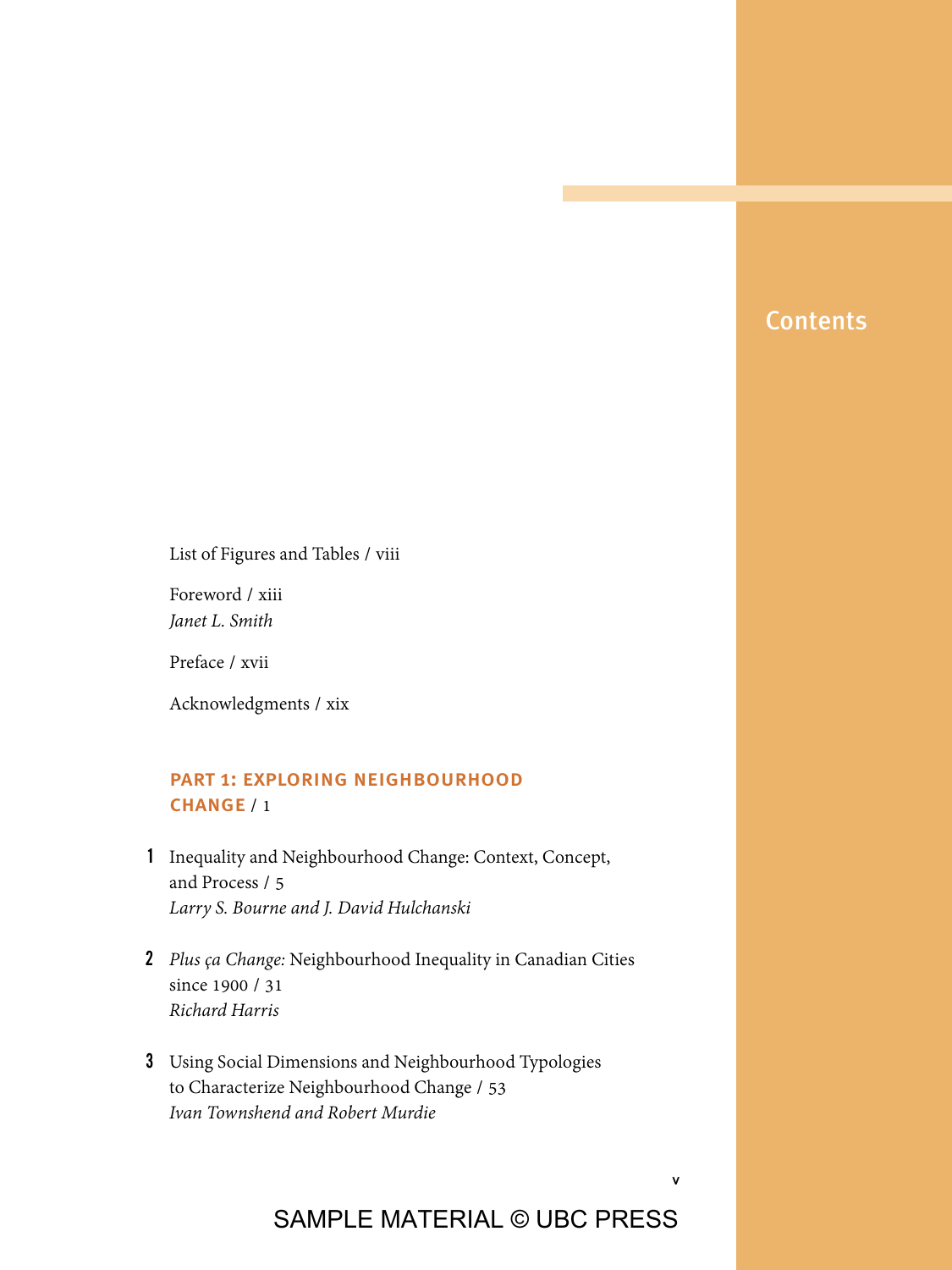### PART 2: INVESTIGATING NEIGHBOURHOOD CHANGE in Canada / 75

- 4 Inequality and Neighbourhood Change in the Greater Toronto Region / 79 *Alan Walks*
- 5 Montreal: The Changing Drivers of Inequality between Neighbourhoods / 101 *Xavier Leloup and Damaris Rose*
- 6 The Social Geography of Uneven Incomes in Metropolitan Vancouver / 127 *David Ley and Nicholas Lynch*
- 7 Hamilton: Poster Child for Concentrated Poverty / 149 *Richard Harris*
- 8 Halifax: Scaling Inequality / 171 *Jill L. Grant and Howard Ramos*
- 9 Neighbourhood Change in Calgary: An Evolving Geography of Income Inequality and Social Difference / 193 *Ivan Townshend, Byron Miller, and Derek Cook*
- 10 People, Policies, and Place: Indigenous and Immigrant Population Shifts in Winnipeg's Inner-City Neighbourhoods / 215 *Jino Distasio and Sarah Zell*

vi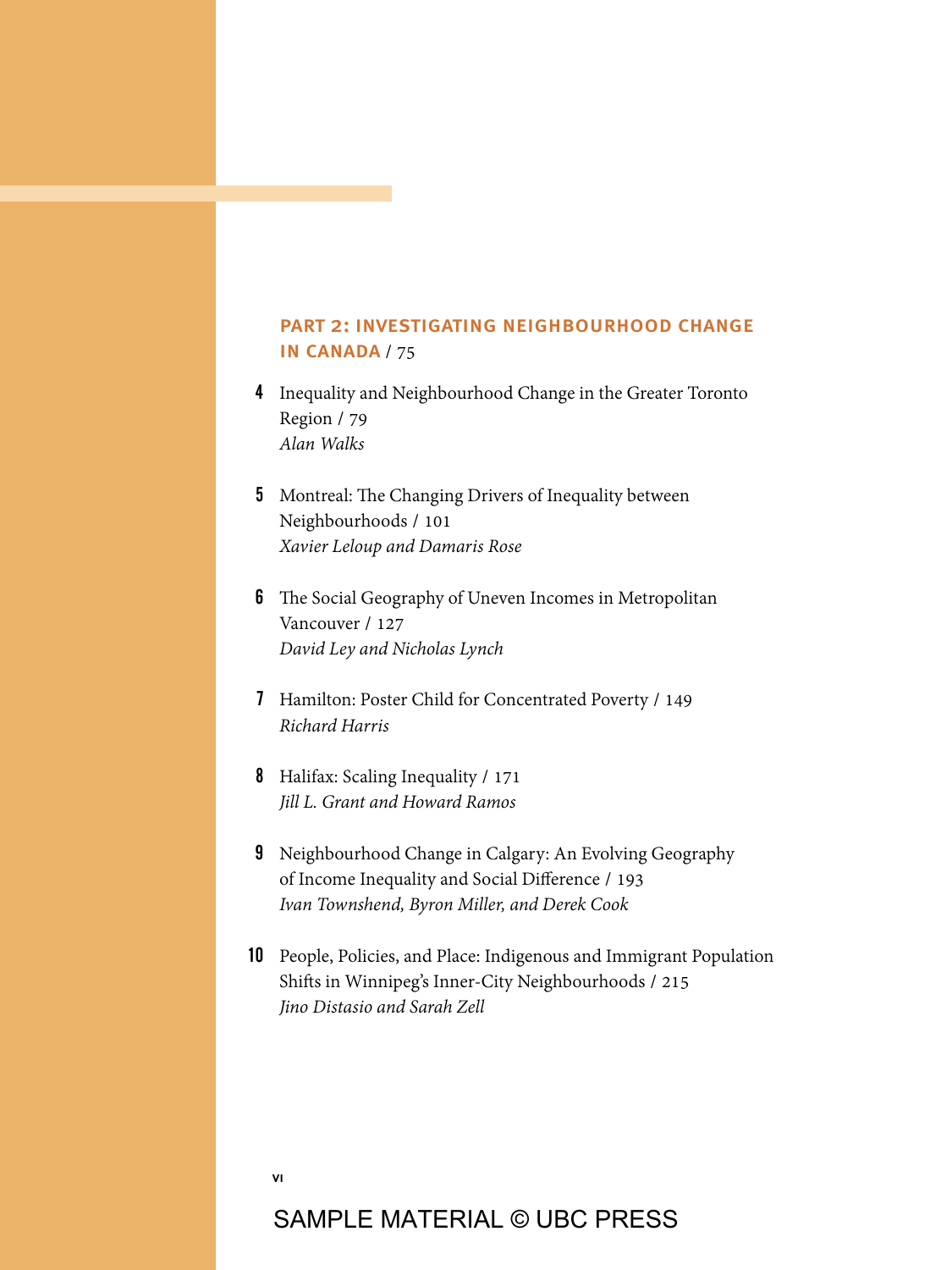### PART 3: UNDERSTANDING THE IMPLICATIONS of Neighbourhood Change / 235

- 11 Mapping Canada's Fragmented Social Policy Space: Plotting Ways to Reverse Trends in Inequality and Segregation through Coordinated Poverty Reduction / 239 *Scott Graham, Stephanie Procyk, and Michelynn Laflèche*
- 12 Evaluating Neighbourhood Inequality and Change: Lessons from a National Comparison / 252 *Jill L. Grant, Alan Walks, and Howard Ramos*

References / 281

Contributors / 311

Index / 314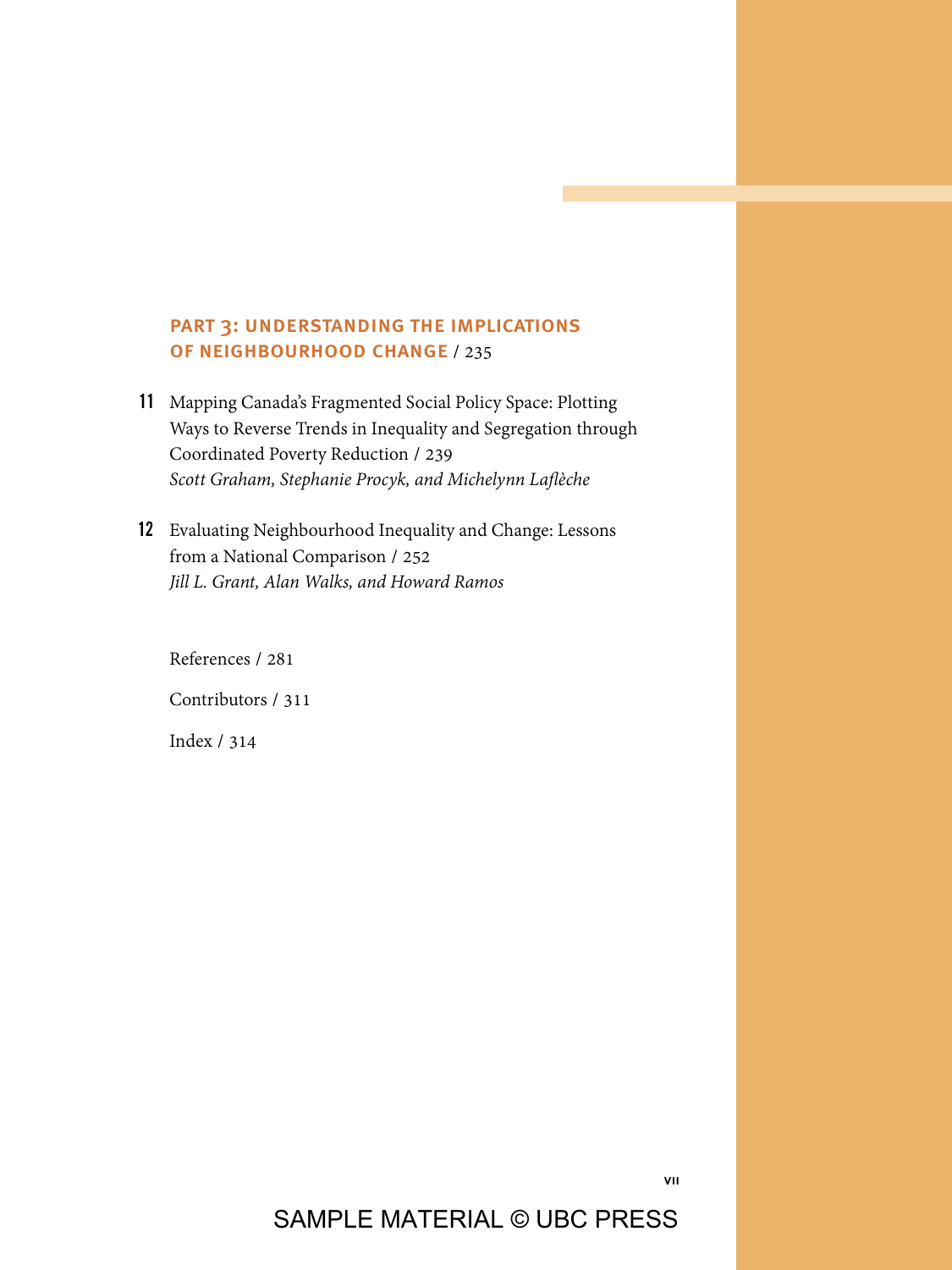12

# Evaluating Neighbourhood Inequality and Change: Lessons from a National Comparison

Jill L. Grant, Alan Walks, and Howard Ramos

**In this chapter,** we reflect on the findings of the case studies of neighbourhood change in seven Canadian cities presented throughout the book to answer the key questions driving the team's research: does the evidence indicate that Canadian cities are increasingly divided by inequalities or other sociodemographic characteristics, and how is neighbourhood change characterized among Canadian cities? By engaging these questions, we offer conclusions and reflect on some of the methodological challenges involved. In evaluating neighbourhood change, we recognize that the choice of measures used influences not only interpretations of outcomes but the ease of comparison across cases, and the policy and theoretical implications of the findings. Nonetheless, the general patterns and interpretations of inequality and neighbourhood change uncovered apply regardless of which variables we use to measure them, and regardless of the ways they are measured. Here we address the underlying issues that drove our approach and influenced interpretations of the data. Canadian cities have always demonstrated complex patterns of intra-urban variation (Bourne 1993). We set out to see how that variation has changed and whether recent conditions present distinct patterns. We also wanted to see how changes in Canadian cities compare with those seen in other cities around the world. Finally, we examine the practical and theoretical implications of the findings of our national investigation.

Neighbourhoods are dynamic places (Zwiers et al. 2016) that are constantly changing as people are born, age, and die, and as customs of working, building, and living shift. The chapters in this collection and our broader study provide a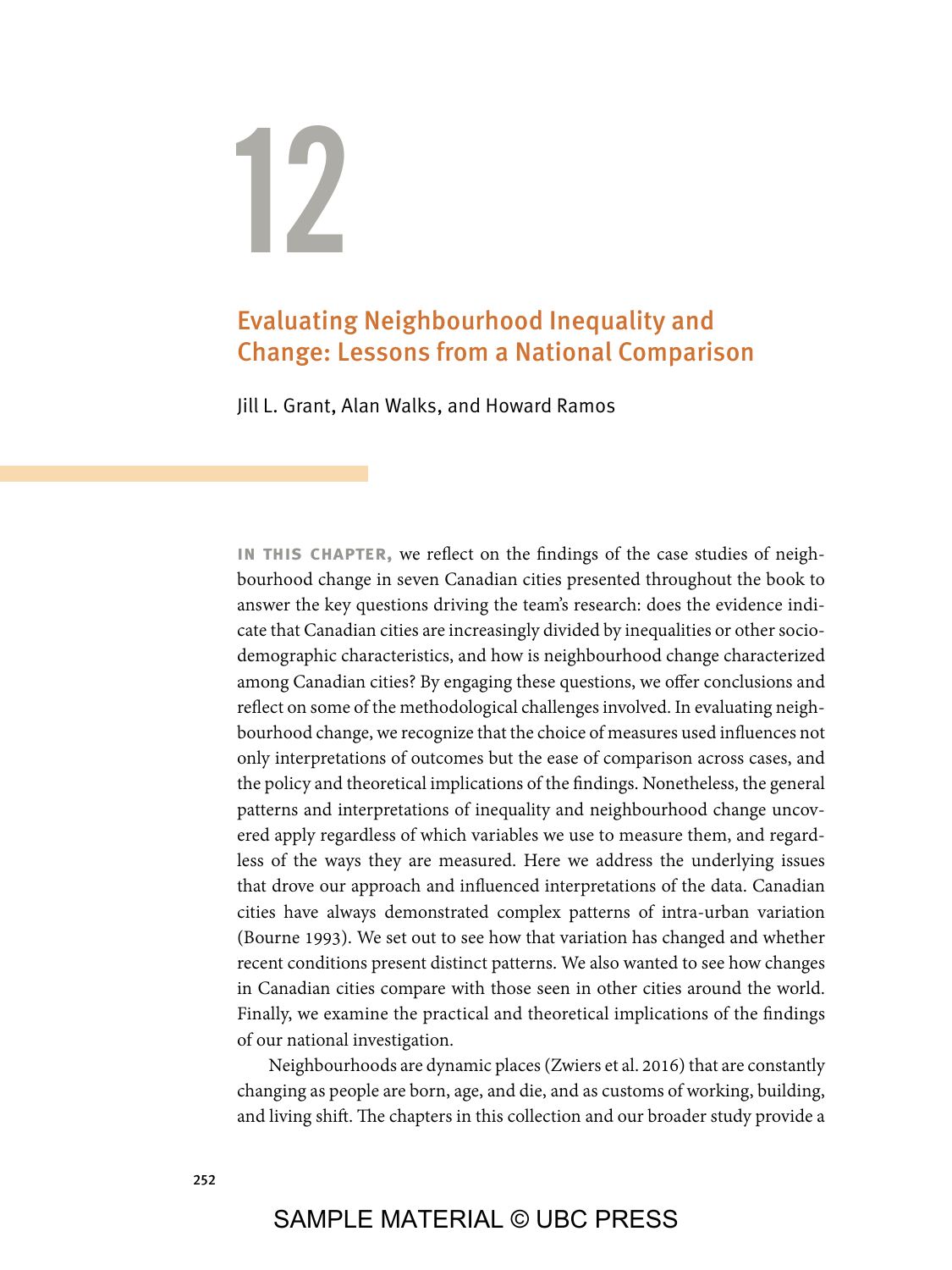thirty-five-year window on neighbourhood change in large Canadian metropolitan areas. This period saw Keynesian-inspired welfare state policies give way to neoliberal practices and provides a timeframe that saw the baby boom generation age into retirement. We set out to examine whether and how cities are becoming increasingly unequal and divided. To do so we relied on comparing census tract (CT) average individual incomes to the census metropolitan area (CMA) average individual income in each census year. Our measures show that many neighbourhoods gained in relative income over the years, while others declined, in the process producing rising income segregation within cities. We might be cautious, however, about interpreting changes within a normative framework. Are some kinds of neighbourhood change "good," while others should worry us? The answers to these questions partly depend on the analyst's political orientation and the ordering principles that guide the analysis. Local political leaders and planners point to new condos or apartment towers and the arrival of cafés and wine bars as evidence of urban revitalization and competitive success. Municipal budgets benefit from rising incomes and property taxes. Others may see the preservation of middle-income neighbourhoods, holding ground against the CMA average over the decades, as a reasonable objective. Neighbourhood residents may believe that "stability" is good, and planners idealize mixed-income neighbourhoods whose incomes approximate the metropolitan average, but others may hold quite different views. Some studies suggest, for instance, that low-income people can build strong social networks of mutual support (e.g., August 2014; Gans 1962), challenging the assumption that concentrated poverty is always "bad." We can imagine scenarios where declining income ratios reveal concentrating poverty, aging working-class neighbourhoods, or increasing disinvestment, but we can equally imagine a case where low rents attract communities of recent immigrants, Indigenous peoples, or artists and musicians, trends that could reduce income ratios while simultaneously producing vibrant and compelling neighbourhoods that protect rather than threaten the needs of their residents (including the demand for affordable housing). Stability, reflected in neighbourhoods that are holding ground, may indicate conditions where middle-income residents resolutely maintain their commitment to the neighbourhood through the decades, or might reveal a segregated community unable to break free of imposed stigma, or alternatively an affluent enclave that has been successful in preventing the building of significant amounts of affordable housing within its boundaries.

Determining the most appropriate interpretations of changing patterns also depends on how the research is designed and how inequality, change, and

EVALUATING NEIGHBOURHOOD INEQUALITY AND CHANGE 253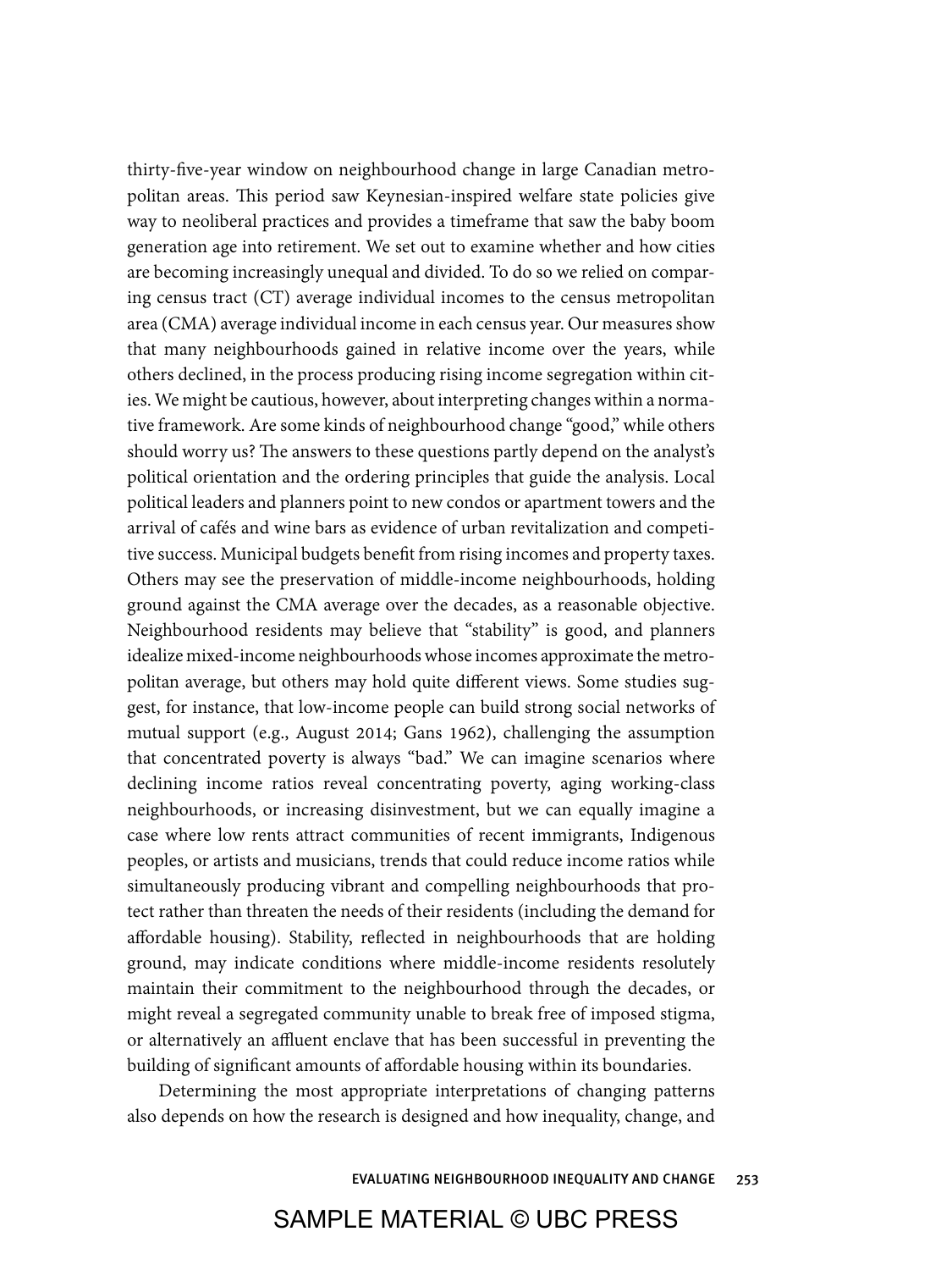neighbourhoods are defined and measured. Any effort to categorize neighbourhood change, including one depending primarily on the key variable of average individual income in a census tract compared with the city's average, necessarily simplifies a more complex reality, as noted in Chapter 1. Many factors other than income influence neighbourhood health and residents' success. Nevertheless, our analysis of income trends reveals growing patterns of income inequality that policy makers need to understand if they wish to prevent the problems caused by economic extremes seen in other global cities (Musterd et al. 2017; Lewis 2017; Sassen 2018). Mitigating income polarization can help ensure that most Canadians can achieve their potential regardless of where they live, and that we create more equitable cities in which neighbourhoods do not enhance the life chances of only the rich, or significantly detract from the life chances of the poor.

At its heart, our research derives from a critical urban theory approach that desires a just city (Fainstein 2014; Brenner, Marcuse, and Mayer 2012). Such a city is defined as an urban environment that improves quality of life for the disadvantaged and holds that all people, regardless of their means or characteristics, have a right to the city (Marcuse 2009). Ideally, neighbourhood environments would work to equalize and mitigate pre-existing class differentiation and unequal life chances. As the literature has found, more unequal societies and cities are associated with lower levels of trust, health, and social tolerance (Wilkinson and Pickett 2010), and more extreme and divisive politics, including the kind of anti-social populism that has become increasingly common in the 2010s (Sellers et al. 2013; Woods 2016). Our focus has been on exposing, through empirical analyses, the spatial and social inequities revealed in Canadian cities in recent decades.

In this concluding chapter, we examine some of the key factors driving or impeding neighbourhood change. We begin by briefly reviewing the types of changes that occurred between 1981 and 2016. We then reflect on some of the methods used in our study to consider how choices we made about how to collect information and measure change shaped the kinds of interpretations that we make. A national study of this scope offers important opportunities to draw critical methodological lessons that can inform future research. We then summarize some of the key empirical findings of the project and chapters presented in the book and try to account for some of the similarities and differences in the results across the cities by identifying the drivers of neighbourhood change. In the final sections, we consider the contributions of our research to theories about neighbourhood change and to the pursuit of "just cities."

254 JILL L. GRANT, ALAN WALKS, AND HOWARD RAMOS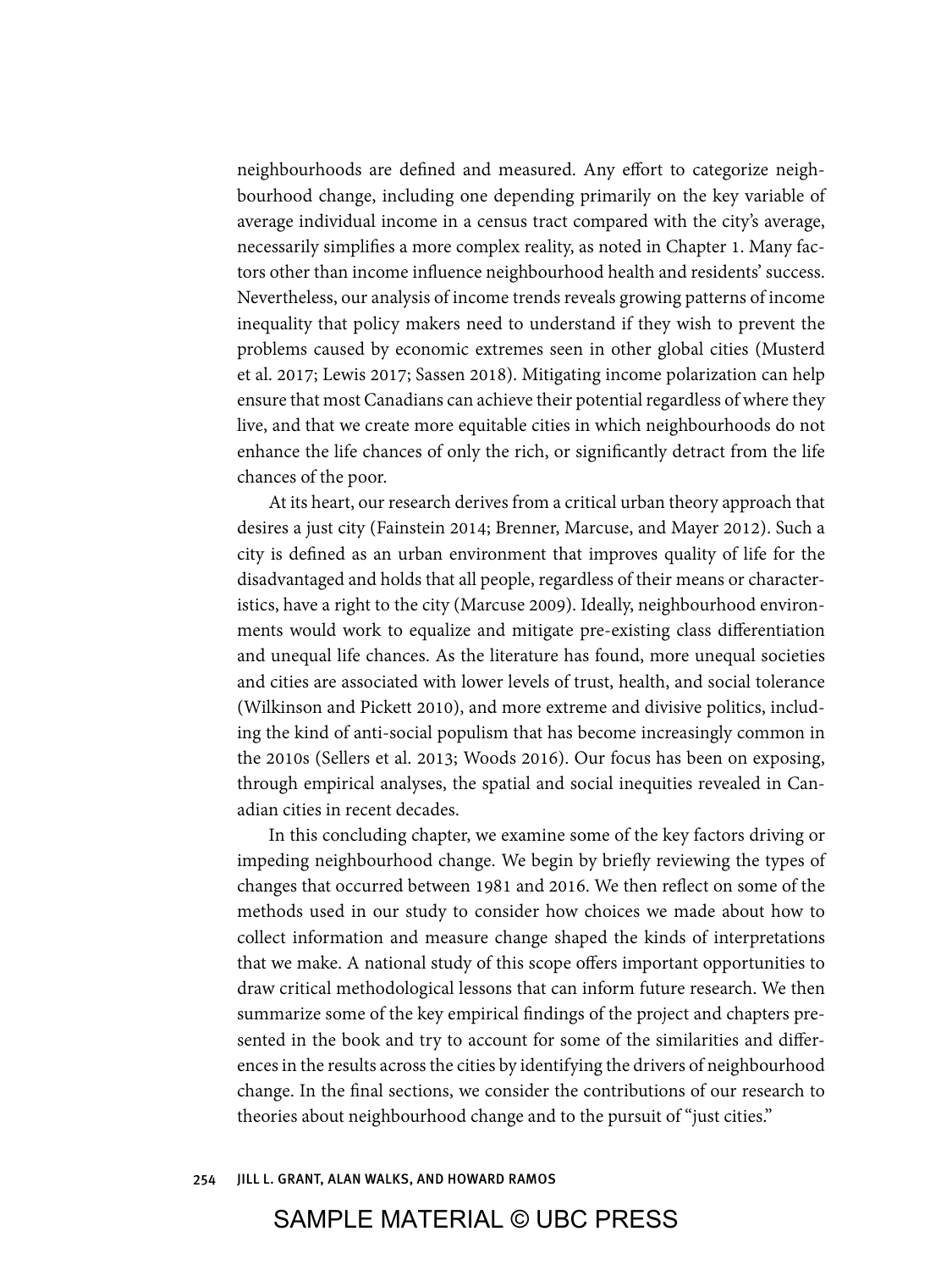#### **TYPES OF NEIGHBOURHOOD CHANGE**

In Chapter 2, Richard Harris explained that in some ways the inequality found in Canadian cities in the 2010s mirrors conditions seen in the 1910s. With neighbourhoods sorted by proximity to noxious industries and access to streetcars and mass transportation networks, early twentieth-century cities already possessed "have" and "have-not" districts. After the Second World War, however, planning and welfare state policies, suburbanization, and government investments had major impacts on the social and spatial distributions of income. Urban renewal programs in the 1950s and 1960s removed some low-income districts from urban cores, while large public housing projects fixed low-income housing in place in some cities. By the 1970s, due in part to the success of government welfare state initiatives, neighbourhoods seemed more homogeneous than they had been decades earlier. As Harris reminds us, neighbourhood change is not a recent phenomenon, though many of the types of changes occurring since 1970 reflect new patterns and processes at work.

In Chapter 3, Ivan Townshend and Robert Murdie described the results of a joint analysis of neighbourhoods in the seven cities studied (plus Ottawa), to determine whether neighbourhood types and patterns of neighbourhood change could be identified. Their analysis showed that in 2006 all the cities had "Older Working Class" districts and "Urban/Suburban Homeowner" districts: these dominated the distribution of neighbourhood types in all the cities except Toronto and Vancouver. As the authors noted, larger cities and smaller cities differed in the overall distribution and frequency of neighbourhood types, with, for instance, Toronto and Vancouver containing "Family Ethnoburbs" with significant concentrations of immigrants from Asia, while Halifax (a city receiving relatively few immigrants) had no CTs with that profile. The proportion of census tracts showing forms of disadvantage differed across metros as well. For instance, in 2006, Calgary, Vancouver, and Halifax had fewer than 5% of CTs qualifying as "Disadvantaged," while Hamilton had 10.9%, Winnipeg 15.7%, and Toronto and Montreal had 21.4%. What is remarkable about the typological work, however, is how much neighbourhoods changed over time. Across all the neighbourhood types, only 8% of neighbourhoods remained in the same category in 2006 as in 1981. The other 92% of census tracts changed categories.

Not all neighbourhood changes are equally desirable or equally lamentable. Our investigation of neighbourhood change was largely motivated by evidence of declining affordability, increasing homelessness, and signs of gentrification

EVALUATING NEIGHBOURHOOD INEQUALITY AND CHANGE 255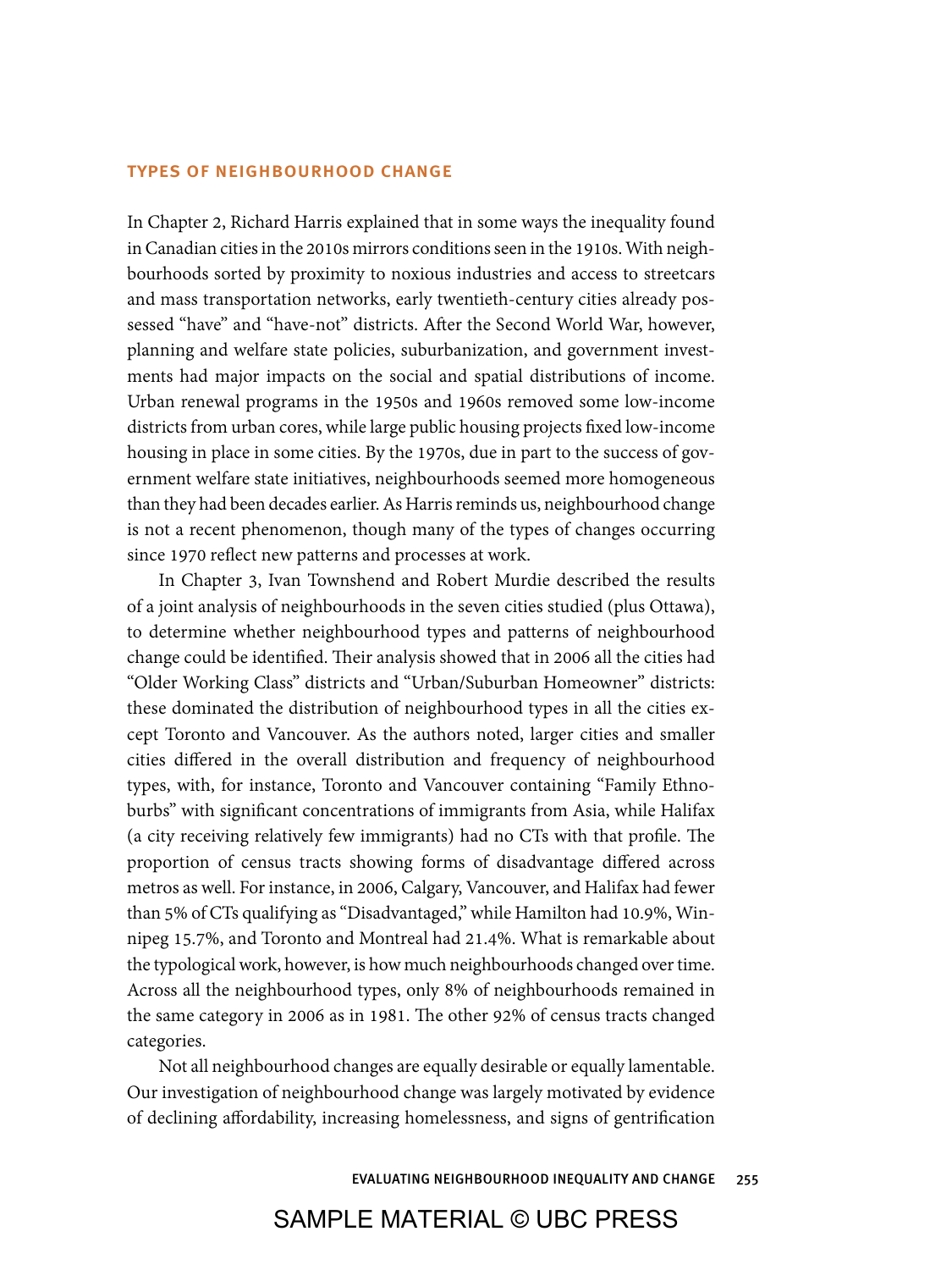and displacement in downtown areas. The cost of purchasing a house more than doubled in constant 2015 dollars from values in 1981 (Carrick 2015), and rents simultaneously became less affordable. Canada's first food bank opened in 1981, the year that we chose to begin our analysis: by 2018, Canada had over 700 food banks feeding 850,000 people a month (Food Banks Canada 2018). Homelessness was first recognized as a serious problem in the 1980s and grew increasingly problematic through the years (Hulchanski et al. 2009). Key affordable housing types, such as rooming houses or single-room occupancies, became increasingly scarce (Campsie 1994, 2018; Grant, Filion, and Low 2018; Kaufman and Distasio 2014). Canada has not seen substantial additions to the social housing stock for families since the early 1990s (Walks and Clifford 2015), and most governments withdrew support for private market rentals in the 1980s. Yet the number of poorer households looking for rental housing has continued to increase (Suttor 2015). As Greg Suttor (2015) notes, rental housing is increasingly located in declining inner suburbs, and exhibits lower quality than other housing stock. Many indicators of inequality are correlated with worsening housing and health conditions.

Not all changes are equally noticeable. As Megan Gosse and colleagues (2016) discovered in their survey of Halifax residents, people notice physical changes but may be less aware of social or economic changes in their neighbourhoods. Except for some neighbourhoods in central Winnipeg that retained concentrations of low-income residents and vacant structures, the inner districts of the study cities were substantially different in 2016 from 1981. Although the central areas retained swathes of office space and commercial development, they experienced substantial infill of residential units since the 1990s. Many inner-city neighbourhoods showed signs of gentrification, upgrading, or "revitalization," with condominium towers, cafés, restaurants, and other services, leaving lowerincome residents to look elsewhere for affordable housing. As inner cities trended upward in costs and incomes, studies of some Canadian cities have suggested that inner-suburban areas revealed evidence of decline in housing quality and value (Pavlic and Qian 2014).

The focus of our study, then, was to document and try to explain the changes underway in Canadian cities. Research teams in Vancouver, Calgary, Winnipeg, Toronto, Hamilton, Montreal, and Halifax each set about understanding the transformations occurring in their cities. To explain patterns of change across Canadian cities, we examined comparable measures of income inequality and the factors that might be driving it.

256 JILL L. GRANT, ALAN WALKS, AND HOWARD RAMOS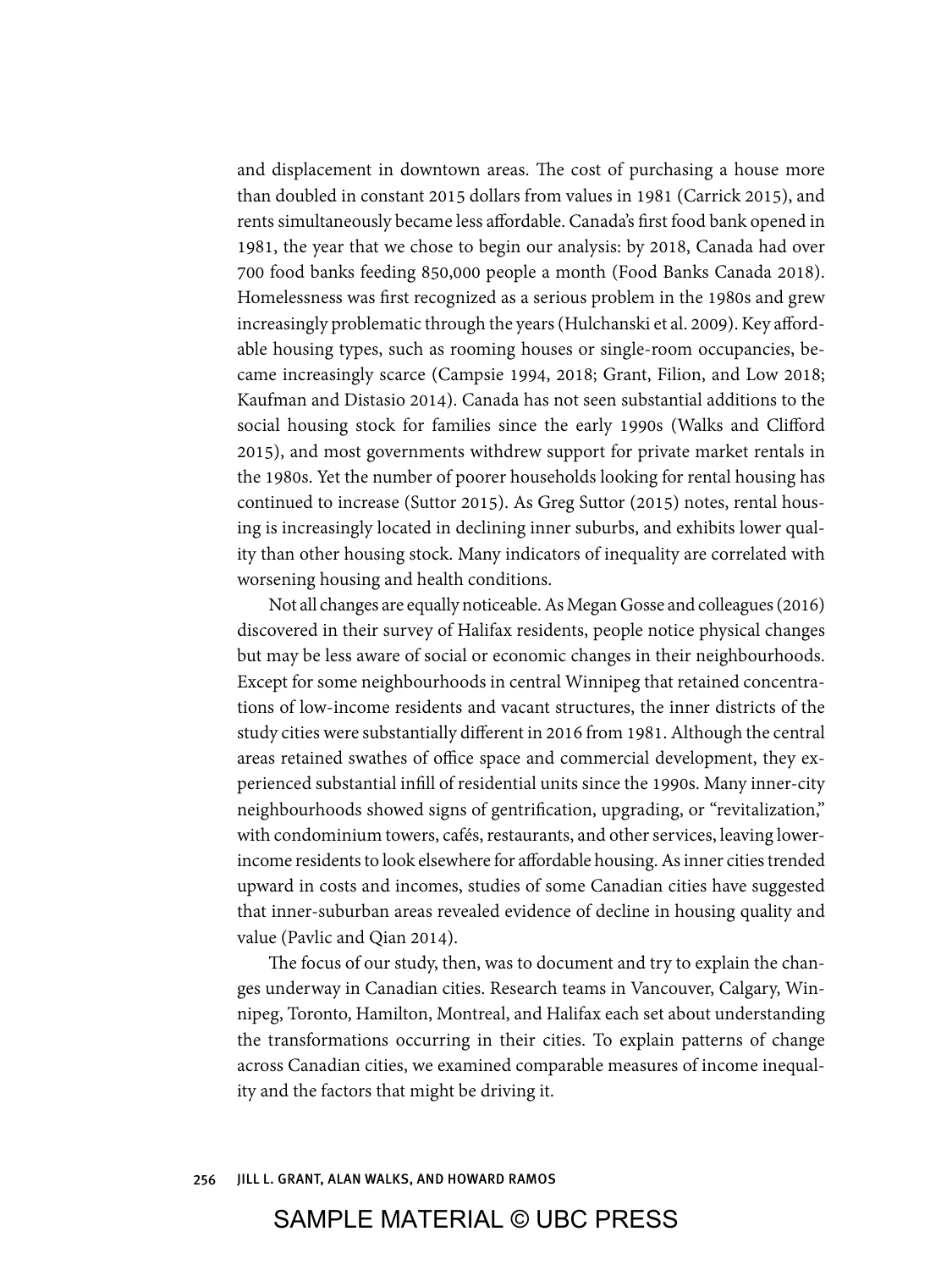#### Measuring Income Inequality

To evaluate changes in income across the case study cities, we used the Gini coefficient, often considered the gold standard of inequality measures. Values range between 0 (which represents perfect equality in a distribution of income) and 1 (complete inequality). Figure 12.1 describes income inequality among the working-age population across the seven cities analyzed. Whereas some smaller CMAs, such as Halifax, demonstrate slow increases in income inequality over time, some larger, fast-growing CMAs show higher levels and more rapid increases. Many factors (including technological development, trade agreements, government policies, geographic location, social and cultural affinities, and quality of life) affect the patterns and levels of population growth and income distributions. In Canada, immigration has been the primary force providing new residents to the largest cities. Immigrants to metropolitan areas, however, have been experiencing declining incomes in relation to the metropolitan averages. Labour market discrimination is one factor at work (Walks 2011, 2014; Reitz 2007). Faster-growing cities receiving many new immigrants, such as Toronto and Calgary, have among the highest levels of inequality, and have seen rapid increases in inequality since the late 1980s. Immigration does not account for rising inequality everywhere, however; smaller cities with lower immigration levels have also experienced rising inequality. Meanwhile, income inequality has grown more slowly in Vancouver, a metropolitan area with a significant immigrant population. This region is popular among retirees, who may have considerable wealth but who draw only average incomes that do not drive up measures of *income* inequality. Vancouver has seen a slight drop in measures of non-spatial income inequality in recent times, as have Calgary, Montreal, Hamilton, and Halifax, but only from their peaks in 2006, whereas Toronto and Winnipeg have continued to witness rising inequality (Figure 12.1). Despite the most recent period, the overall trend since 1990 is one of rising income inequality.

The challenges associated with measuring income inequality writ large, and those associated with measuring change in income inequality, are well known. One obstacle relates to the kind of income source. We could focus on employment income to get a picture of inequalities deriving from the labour market, but this would omit the equalizing effects of government transfers and social assistance, such as employment insurance, pensions, Old Age Security payments, and taxes, as well as the effects of income from investments, which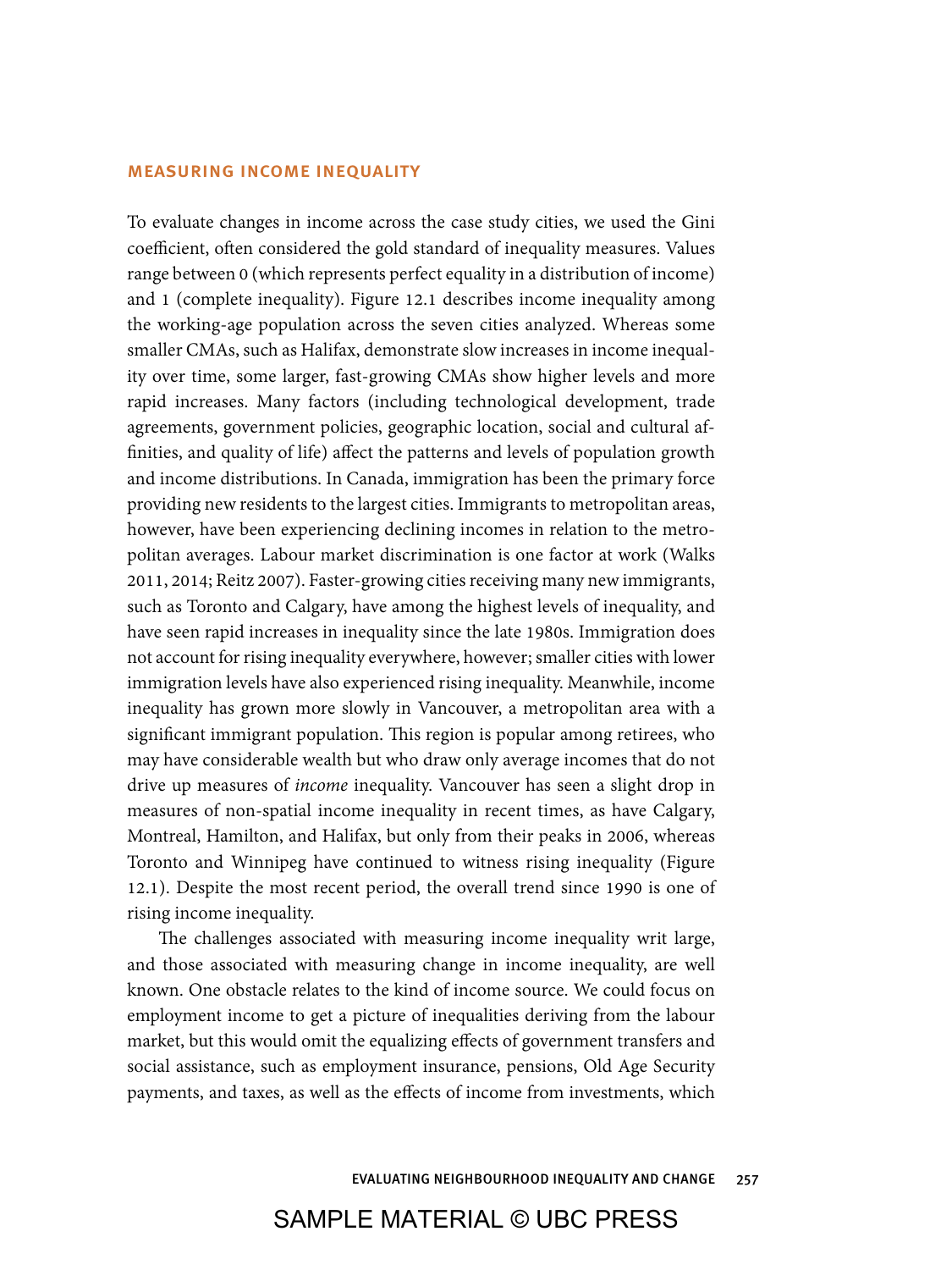

Non-spatial income inequality among working-age individuals in the metropolitan areas under study (Gini coefficients), 1980–2015

Note: The units of analysis are working-age persons (aged 15 and older), and the form of income analyzed is total before-tax income.

Source: Values are Gini coefficients, calculated by Alan Walks with the help of Dylan Simone, within the Statistics Canada Research Data Centre, using the raw census data for each census year.

tend to drive up inequality. The ideal form of income to use in measuring income inequality is therefore after-tax total income. Statistics Canada began collecting information on taxes paid only in the early 2000s, however, so there is no historical equivalent to compare against. The next-best alternative for examining whether income inequality is increasing or declining is to use before-tax total income. Before-tax income produces a more conservative view of changes in income inequality over time. If after-tax income had been available to measure changes in income inequality, it would likely have shown even greater increases in income inequality than revealed by Figure 12.1, since income taxes and other kinds of taxes were reduced in the 1990s: they became less progressive, which meant they were less able to counter the effects of rising labour market inequalities (Frenette, Green, and Milligan 2009; Fortin et al. 2012).

### Measuring Neighbourhood Change and Spatial Inequality: Understanding the Challenges

In addition to understanding general trends in the distribution of income, our study of neighbourhood change examines how patterns of income inequality,

258 JILL L. GRANT, ALAN WALKS, AND HOWARD RAMOS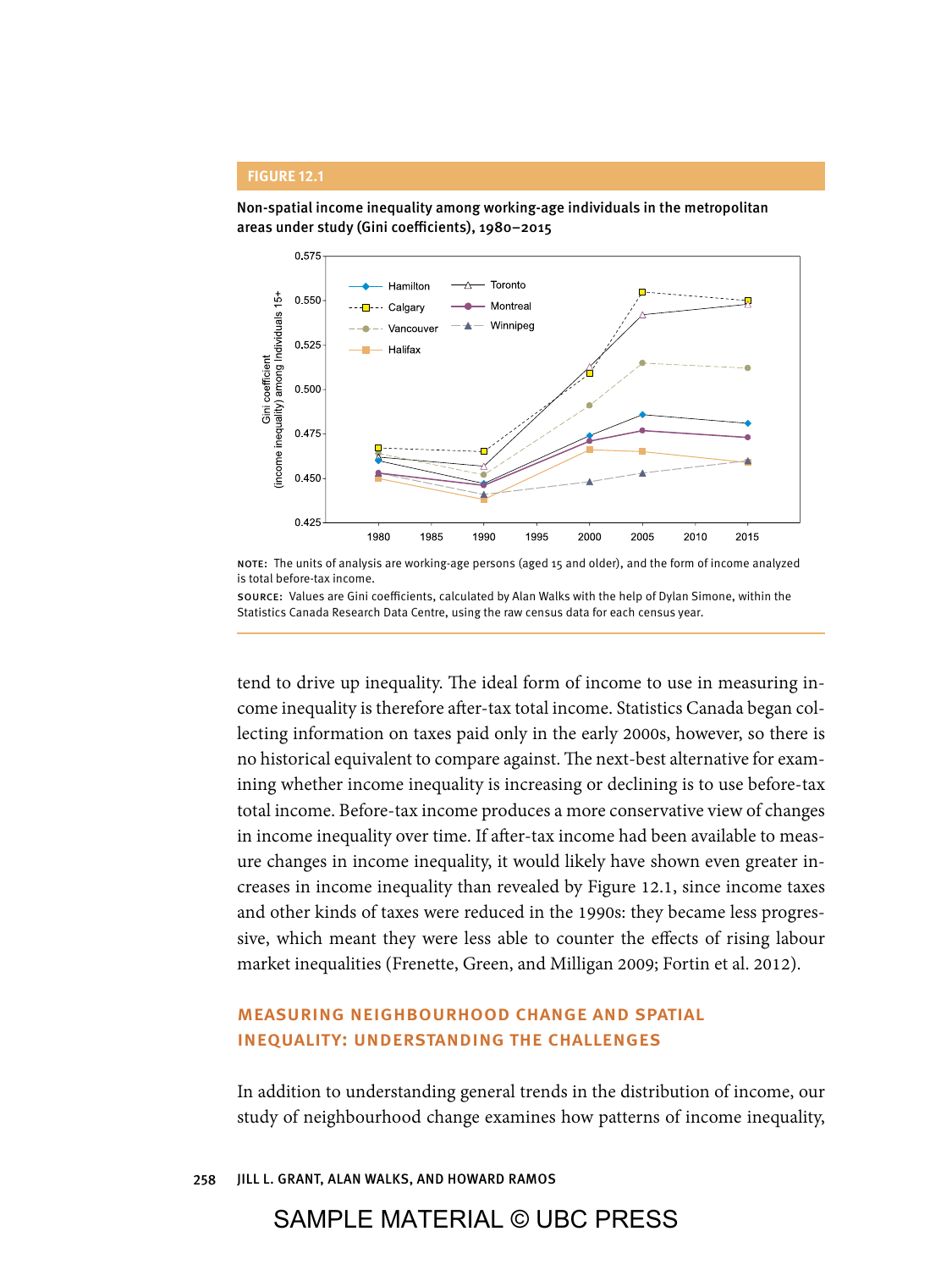and different types of inequalities, may be distributed in urban space. The contributors to this volume acknowledge the difficulty in defining the neighbourhood as a unit of analysis. As George Galster (2001, 2112) notes, "neighbourhood is the bundle of spatially based attributes associated with clusters of residences, sometimes in conjunction with other land uses." Neighbourhoods are both social and spatial units, sources of identity and community, and commodities for real estate marketing. Because we have ready access to data at the census tract level, we used CTs as proxies for neighbourhoods. Sometimes CTs prove a good fit for neighbourhood-level analysis, as Statistics Canada uses well-known physical and social buffers and barriers (such as main roads, rivers, and railway tracks) to delimit CT boundaries. But the way CTs are built means that their geographic size reflects population density. In dense areas, CTs are geographically small, but in low-density areas, boundaries can span large territories. Sometimes a CT is too small to represent a neighbourhood in the densest parts of large cities, but even more often it is too large to represent a neighbourhood in low-density suburbs and in smaller cities. Furthermore, some CTs do not have stable geographies over time, since Statistics Canada may reorganize them as urban growth or decline occurs. Reliance on the CT as a spatial data unit thus required compromises.

Neighbourhood analysis, whether using CTs or some other spatial unit, creates challenges related to the measurement of spatial income distributions. Census tracts, neighbourhoods, municipalities, and even provinces are spatial aggregations of many individuals and households. The income reported for each place represents the central tendencies of everyone in those places, but not the full distribution of income within each place. Spatial analysis derived from the central tendencies of individuals or households aggregated within spatial units like CTs thus provides a picture of the degree of income segregation in a city, but, like all such measures, is necessarily partial. The central tendency, measured by the average or median of individual income of CTs, can mask significant differences in internal structure. For instance, an average income of \$60,000 could be the product of a population where everyone earned that income, or where the population was split evenly among people earning either \$10,000 or \$110,000: one CT would be equal while the other would be polarized. The same issue applies whether average or median income is used. Similarly, changes in household composition or ethnicity in a CT could mean that a stable income average masks differences in structure, opportunity, and access.

Despite the many challenges associated with them, CTs are the best geographical approximation of neighbourhoods available, especially for larger,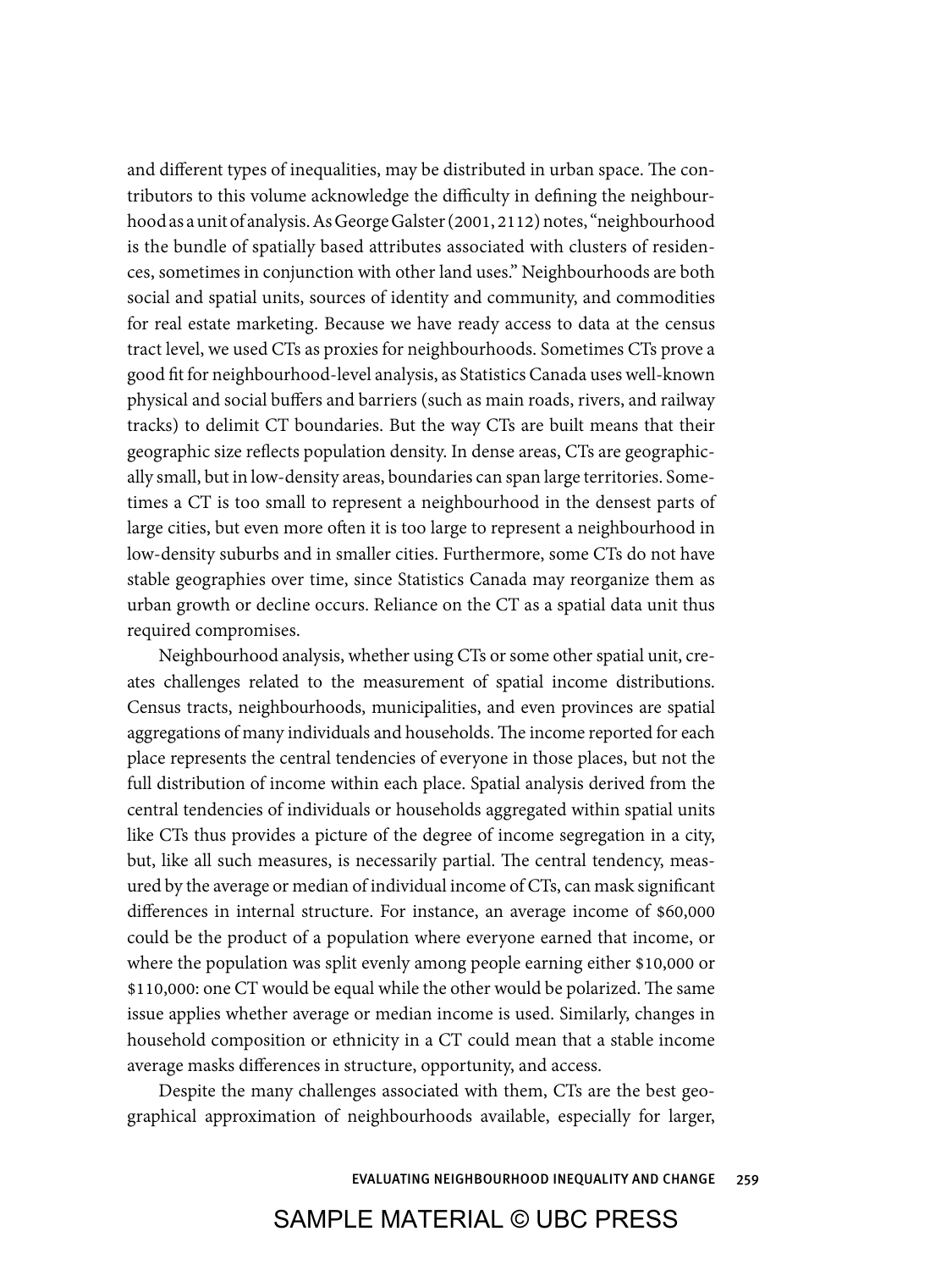established cities. We calculated spatial Gini coefficients showing neighbourhood-based income inequalities, using CTs as the unit of analysis, in similar fashion to the non-spatial Ginis discussed above. When spatial units such as neighbourhoods are the units of analysis, the results indicate income segregation. An equivalent term that we use is "socio-spatial inequality," given that CTs are both spatial and social aggregations. For an indication of the degree to which a metropolitan area has been more or less segregated by income, the spatial Gini coefficient in a recent year may be compared with one in the past (Figure 12.2). When measured by using spatial units such as CTs, the resulting Gini coefficients are, unsurprisingly, much lower than those calculated using individuals, given that the spatial Ginis are comparing the central tendencies in neighbourhoods. Although the Gini coefficient can range from 0 to 1.00, typically Ginis calculated among neighbourhoods (spatially) range from 0.05 to 0.25, which is less than half the usual range of values of Ginis calculated among individuals or households (non-spatially). Useful information can be derived from comparing spatial measures across cities, and the same measures over time for the same city. Graphing trends in the spatial Gini coefficients across our seven metropolitan areas indicates that income became more segregated at the neighbourhood scale in every CMA over time, especially during the 1990s, after experiencing stability, or even slightly declining levels of segregation, over the 1970s. The 1990s witnessed a recession during the first half, followed by a credit-led growth period that continued through most of the 2000s, and resumed with a vengeance after the global financial crisis of 2008–09 (see Walks 2013a, 2014). In this period, federal and provincial governments scaled back many aspects of Canada's welfare state, including state subsidies for building social/non-market forms of housing. The Toronto CMA led the way in the growth of income segregation, followed by Hamilton, Calgary, and Vancouver, although in Calgary and Vancouver segregation has not increased since 2006. Toronto emerged as the most income-segregated metropolitan area in Canada. Winnipeg, Halifax, and to a lesser extent Montreal (historically the most income-segregated metro in Canada) saw income segregation rise during the 1990s in a similar pattern, but at lower rates and levels than other cities in the study.

Across all cities in the analysis, as seen in Table 12.1, the resulting Ginis when measured between neighbourhoods have risen at faster rates than Ginis measured non-spatially among all individuals or households, despite the higher values for the latter. Indeed, our case study metros revealed Gini coefficients for income inequality that were on average 8.5% higher in 2015 than in 1980.

260 JILL L. GRANT, ALAN WALKS, AND HOWARD RAMOS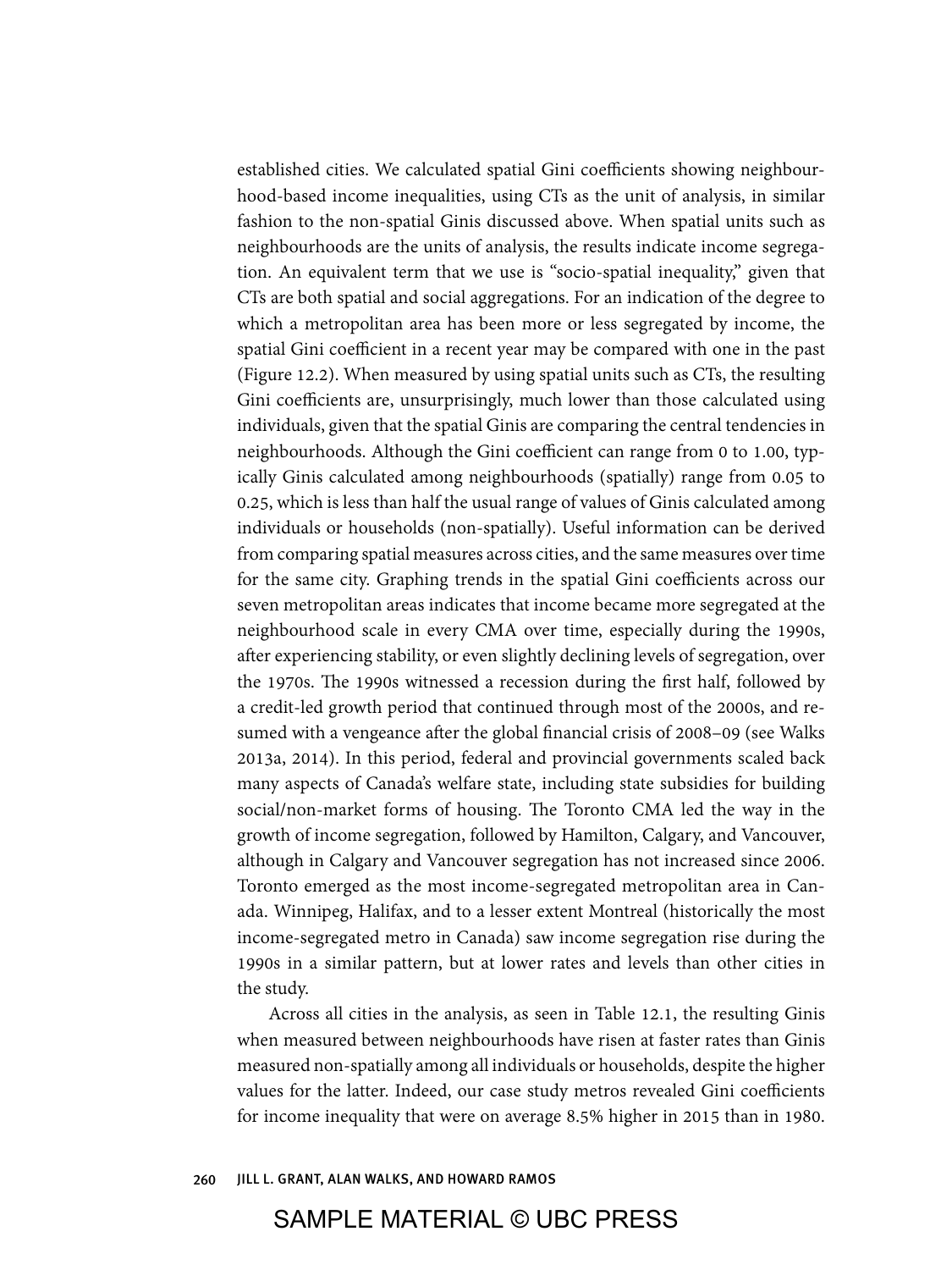

Spatial income segregation in study CMAs, 1970 –2015 (Gini coefficients)

Note: The units of analysis are census tracts, and the form of income analyzed is the average total annual individual before-tax income for working-age persons (aged 15 and up) by census tract. Source: Values are Gini coefficients, calculated by Richard Maaranen using data from the Census of Canada for years 1971 through 2016.

At the same time, however, our case study metros saw levels of income segregation as measured by the spatial Gini coefficients rise by over 52% on average. Such a scenario indicates that individuals or households are actively segregating – i.e., spatially concentrating in neighbourhoods with others more like themselves – more quickly than incomes are becoming less equally distributed across the population. If this trend continues, Canada will have more incomesegregated cities in the not so distant future, even if we can rein in underlying inequalities in the household- or individual-level distribution of income. Among the mechanisms behind this spatial sorting is the gentrification of the inner cities, in which middle-class and elite whites concentrate in older neighbourhoods close to downtown. Such a trend can push younger people out of the downtowns, along with those who face economic precarity and who traditionally benefited from an inner-city location. Such a trend could also promote urban sprawl and suburbanization, although since the early 2000s provincial and municipal governments have sought to curb sprawl and promote the intensification of the central cities. One result has been the development of condominium units, which have disproportionately concentrated near the downtown (Rosen and Walks 2013). The data suggest that a trend toward greater segregation

EVALUATING NEIGHBOURHOOD INEQUALITY AND CHANGE 261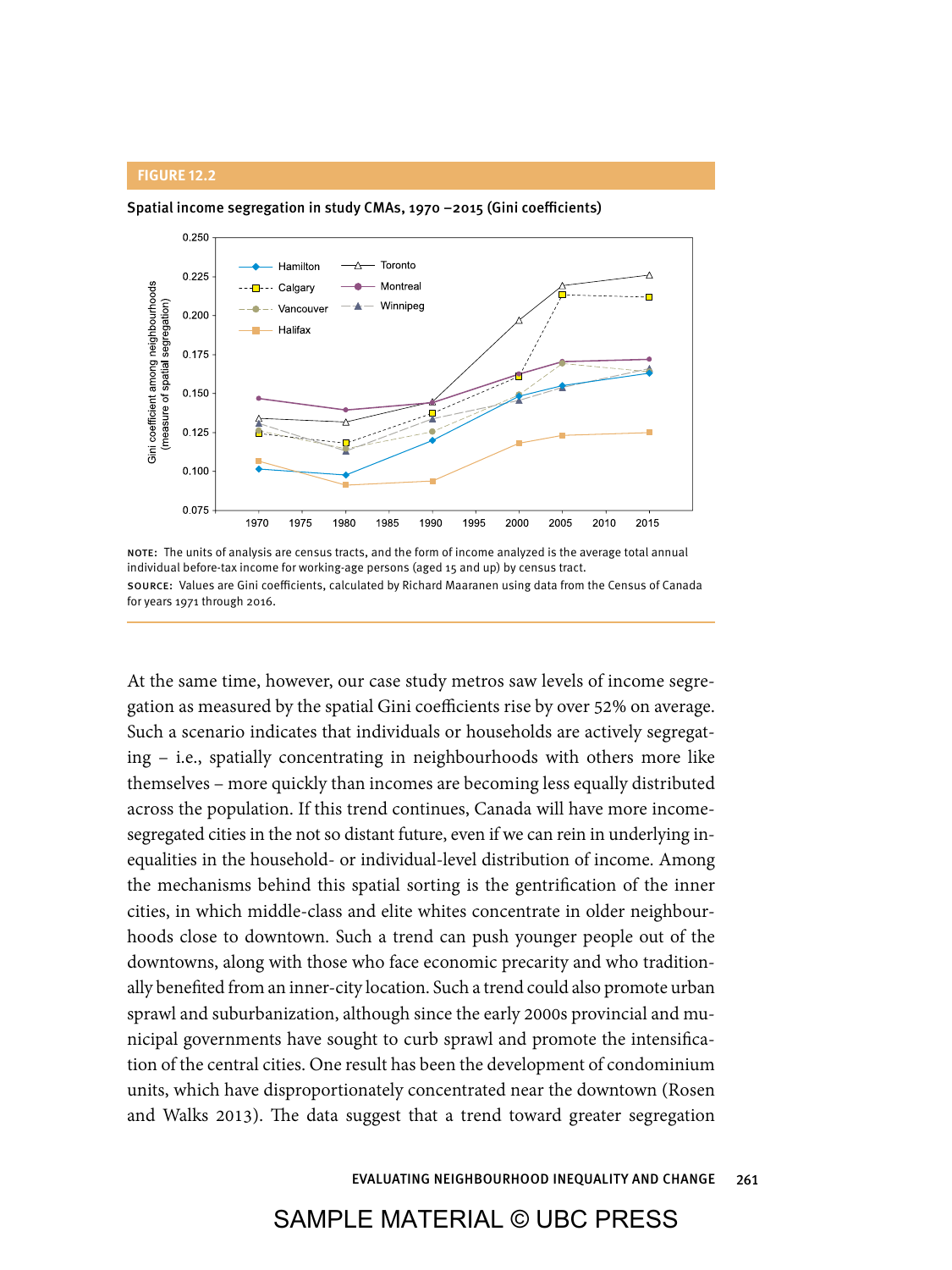could continue even if inequalities among individuals or households do not increase, because individuals are increasingly living with others who have similar incomes.

The discussion of rates of changes highlights another challenge we faced in conducting comparative trend analysis, namely, the appropriate time frames for analyses. Change is a continual process that can be measured from various starting and ending points. At different times, and for different city studies or purposes, the team used a range of time frames: 1970–2005, 1970–2010, 1980– 2010, 1980–2012, and 1980–2015. Analyzing changes between 1971 and 2006 (for the Toronto, Montreal, and Vancouver original studies) covered a period during which social, physical, cultural, and economic changes transformed Canadian cities, and during which governments began dismantling some components of the welfare state. Selecting 1971 as the initial period for studies of the cities other than the three largest would have meant including fringe areas that were then undeveloped. Thus, for the analyses in this book, the research team determined that 1981 was a more appropriate start date to show how developed neighbourhoods had changed. The end date of various studies reflected data availability as the study proceeded.

| CMA       | Non-spatial Gini (income<br>inequality) |       |                        | Spatial Gini (income<br>segregation) |       |                        |
|-----------|-----------------------------------------|-------|------------------------|--------------------------------------|-------|------------------------|
|           | 1980                                    | 2015  | % change,<br>1980-2015 | 1980                                 | 2015  | % change,<br>1980-2015 |
| Halifax   | 0.450                                   | 0.459 | 2.0                    | 0.091                                | 0.125 | 37.4                   |
| Montreal  | 0.453                                   | 0.473 | 4.4                    | 0.139                                | 0.172 | 23.7                   |
| Toronto   | 0.462                                   | 0.548 | 18.6                   | 0.132                                | 0.226 | 71.2                   |
| Hamilton  | 0.460                                   | 0.481 | 4.6                    | 0.098                                | 0.163 | 66.3                   |
| Winnipeg  | 0.453                                   | 0.460 | 1.5                    | 0.113                                | 0.166 | 46.9                   |
| Calgary   | 0.467                                   | 0.550 | 17.8                   | 0.118                                | 0.212 | 79.7                   |
| Vancouver | 0.464                                   | 0.512 | 10.3                   | 0.115                                | 0.164 | 42.6                   |
| Average   | 0.458                                   | 0.498 | 8.5                    | 0.115                                | 0.175 | 52.4                   |

**TABLE 12.1**

Change in Gini coefficients for income inequality (non-spatial, among individuals) and income segregation (spatial, measured for individual income among census tracts)

Source: Calculated using the Gini coefficients graphed in Figures 12.1 and 12.2. The final row shows average values across the cities studied.

262 JILL L. GRANT, ALAN WALKS, AND HOWARD RAMOS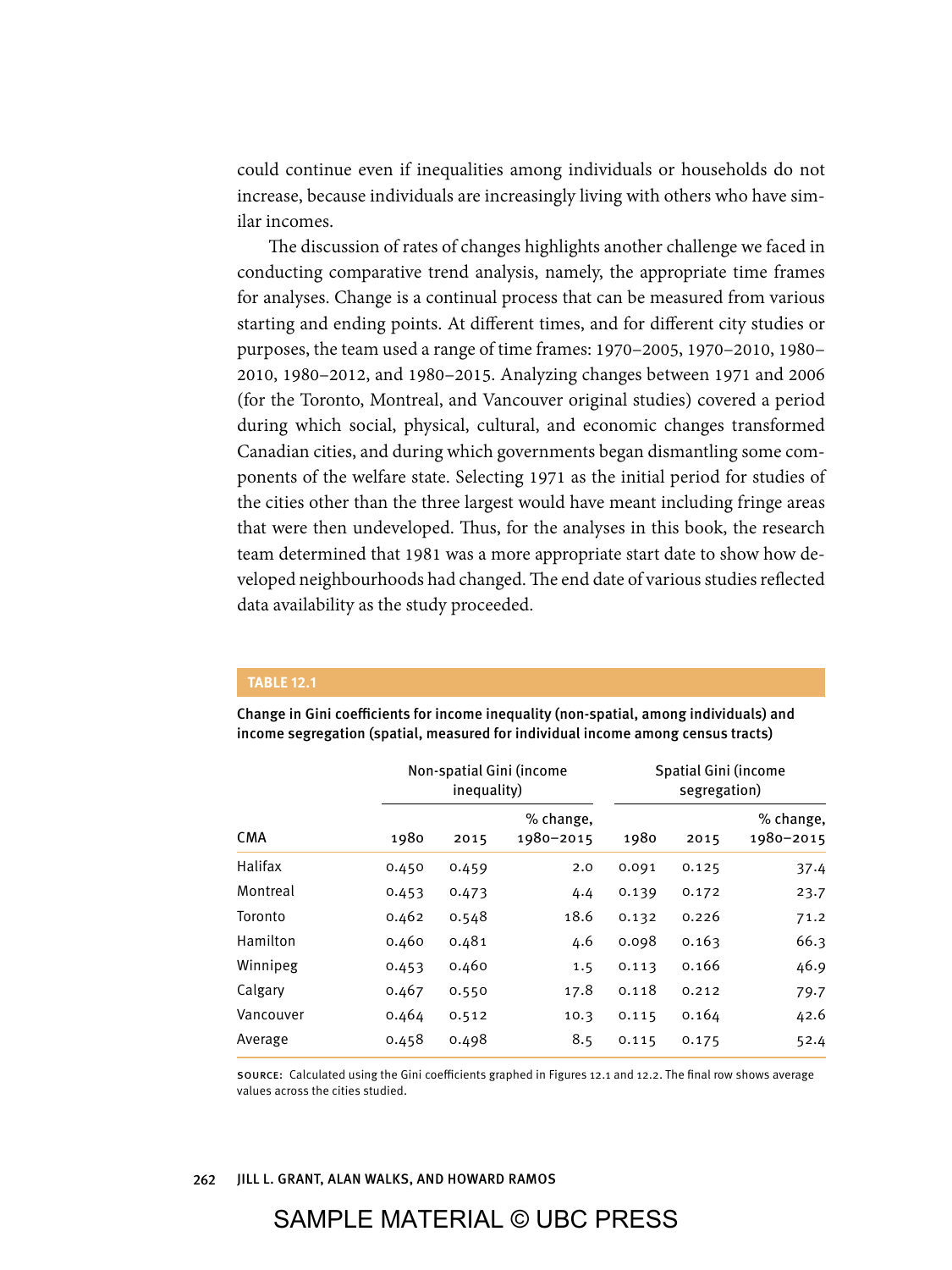Depending on measures used and how they are applied, we might reach different conclusions. For instance, in an earlier study, Ian MacLachlan and Ryo Sawada (1997) noted that the proportion of Canadian households in census tracts with average incomes within 10% of the median household income grew from 1971 to 1991, but the proportion within 25% dropped. Which measure and which conclusion would be most meaningful? Our team faced a significant question concerning how much income change should be considered "substantial." The latter is important not only because of the arbitrary nature of any such cut-off points but also because of our desire to produce theoretically informed research that can speak to scholarship on the divided city and the just city. The original study of Toronto by David Hulchanski (2010), classified CTs into "three cities" using a 20% cut-off of difference from the average to indicate "substantial" change. Tracts where the average individual income ratio rose by 0.20 or more (meaning there was a gain of 20% of the CMA average income or more) were classified as "City 1," indicating the improving-income city (what we call "gaining ground" in this book). Tracts in which the income ratio declined by 0.20 or more (meaning there was a loss of 20% of the CMA average income or more) were classified as "City 3," the declining-income city ("losing ground"). Tracts whose income ratios changed less than 0.20 in either direction over time were placed in "City 2," the stable city ("holding ground"). Thus, Hulchanski (2010) argued that the City of Toronto was dividing into three distinct kinds of "cities" within the larger city, in which life experiences and life chances were moving further apart. The terms "City 1," "City 2," and "City 3" provided heuristic devices meant to accentuate the stark spatial clustering of different neighbourhood trajectories. Indeed, the original maps of the City of Toronto illustrated how the spatial trajectories of neighbourhoods could be perceived as leading toward the creation of separate social environments within the larger city. The study received considerable national and international attention as another empirical illustration of the "divided cities" problem occurring in Europe and major cities around the world (Musterd et al. 2017; Sassen 2018).

The issue of cut-points and definitions, however, presented practical problems of comparability across diverse Canadian metropolitan areas. The local teams from Montreal, Halifax, and Winnipeg (see Chapters 5, 8, and 10) found that the "three cities model" did not work as well in describing neighbourhood change in those metropolitan areas (see also Distasio and Kaufman 2015, 11; Prouse, Grant, et al. 2014; Rose and Twigge-Molecey 2013). The extent to which neighbourhoods had changed in income was lower in other CMAs than in

EVALUATING NEIGHBOURHOOD INEQUALITY AND CHANGE 263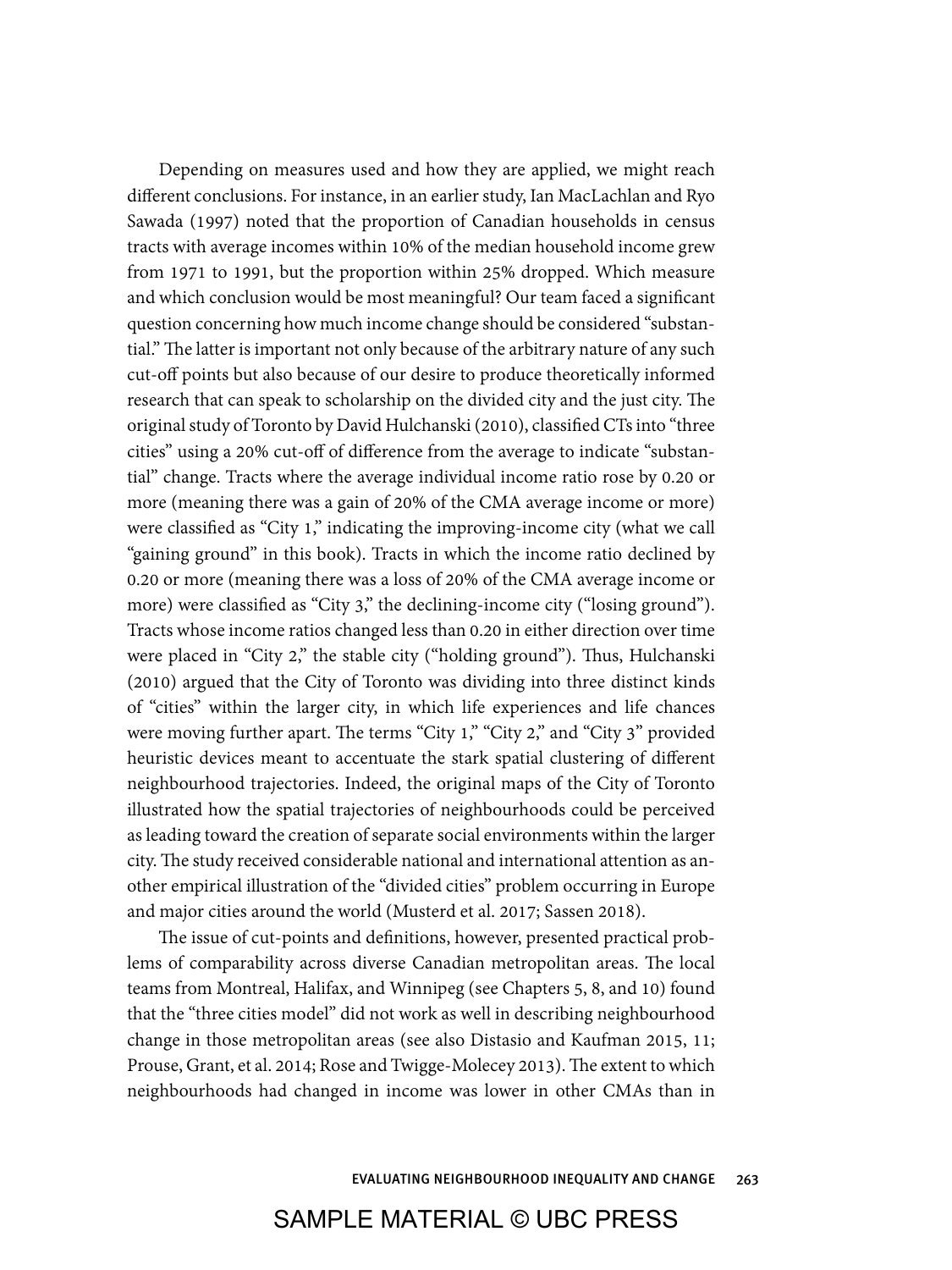Toronto. The initial Montreal and Vancouver studies used a cut-off of 15% change to capture neighbourhood income transitions between 1970 and 2005, because researchers found that using the 20% cut-off employed for Toronto did not reveal enough change in neighbourhood economic status to account for local perceptions of change. The definition of "important" neighbourhood changes differed based on local context. Spatial patterns of neighbourhood change in these cities, while often clustered, were not so extreme as to suggest three separate and distinct "cities" as in Toronto. Smaller CMAs used an even narrower 10% cut-off to identify changes, because few neighbourhoods would appear to change using larger cut-offs (partly because of lower urban densities).

The cut-offs we choose as researchers to classify neighbourhoods have effects on the resulting distribution of neighbourhood types or categories and influence our interpretation of the extent of change occurring. Table 12.2 shows the proportion of each study CMA's CTs that get categorized into each of the three types using both a cut-off of 10% and a cut-off of 20% (for changes from 1980 to 2015). If the higher 20% cut-offs are used, the majority (58–78%) of tracts in every CMA except Toronto and Calgary are classified as "holding ground." However, when we use the lower 10% cut-offs, a minority of tracts in each CMA are classified as holding ground, while significant numbers are classified as either gaining or losing ground. The methodological choice of cut-offs makes a difference in the story of change or relative stability that the data tell.

Although the teams in various cities worked with comparable census datasets and maps, no strict research protocols were applied in the city studies. We see greater similarity in the results for the larger metros, where reports covered common themes, but the case studies of the other cities often varied, reflecting the different issues facing each of the smaller metros. Some teams did surveys, workshops, ethnographic studies, or interviews to flesh out stories reflected in the census data. What degree of uniformity in research approach does a team need for strict comparability of results across cities? For the reporting in this book, we used comparable data and provided authors with guidelines on proposed chapter content, but the chapters emphasize different issues and offer distinct analyses that reflect local priorities and concerns. Some of the differences among cities suggest that the implications of a divided city or the strategies that could help achieve a more just city depend on local context. For instance, researchers describing Winnipeg (Chapter 10) report on a central city where large Indigenous populations suffer significant poverty, disinvestment, and disadvantage. Hamilton (Chapter 7) and Halifax (Chapter 8) have experienced

264 JILL L. GRANT, ALAN WALKS, AND HOWARD RAMOS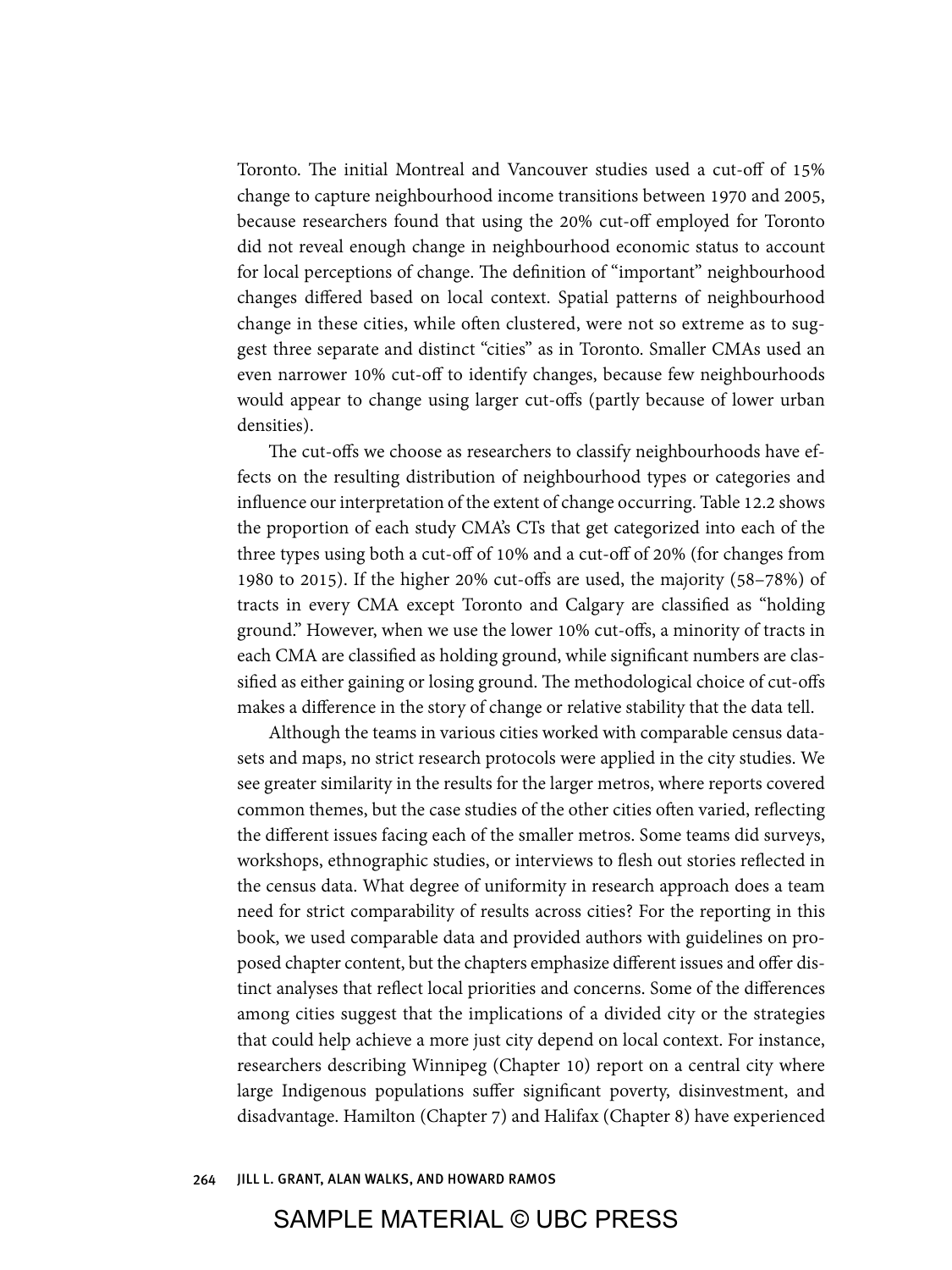#### **TABLE 12.2**

Change in income distributions under low cut-off and high cut-off methods: percentage of census tracts in each CMA grouped by change in the ratio of average individual income for the CT relative to change in average individual income in the CMA overall, 1980–2015

| <b>CMA</b> |                                | % distribution using low cut-off |                               | % distribution using high cut-off |                                |                               |
|------------|--------------------------------|----------------------------------|-------------------------------|-----------------------------------|--------------------------------|-------------------------------|
|            | Gaining<br>ground <sup>1</sup> | Holding<br>ground <sup>2</sup>   | Losing<br>ground <sup>3</sup> | Gaining<br>ground <sup>4</sup>    | Holding<br>ground <sup>5</sup> | Losing<br>ground <sup>6</sup> |
| Halifax    | 24                             | 39                               | 37                            | 8                                 | 77                             | 15                            |
| Montreal   | 28                             | 29                               | 43                            | 18                                | 58                             | 24                            |
| Toronto    | 33                             | 18                               | 49                            | 25                                | 43                             | 32                            |
| Hamilton   | 14                             | 25                               | 61                            | 8                                 | 63                             | 29                            |
| Winnipeg   | 15                             | 38                               | 47                            | 10                                | 78                             | 13                            |
| Calgary    | 34                             | 17                               | 50                            | 26                                | 39                             | 35                            |
| Vancouver  | 33                             | 30                               | 37                            | 23                                | 61                             | 16                            |

1 Census tract average income increased 10% or more compared with the CMA average income.

2 Census tract average income changed less than 10% compared with the CMA average income.

3 Census tract average income decreased 10% or more compared with the CMA average income.

4 Census tract average income increased 20% or more compared with the CMA average income.

5 Census tract average income changed less than 20% compared with the CMA average income. 6 Census tract average income decreased 20% or more compared with the CMA average income.

Census tract boundaries are held constant for 1981.

Source: Calculations by Richard Maaranen using Statistics Canada data from the 1981 and 2016 Census of Canada. In some cases, totals may not equal 100% due to rounding.

gentrification, with decreasing affordability in central neighbourhoods. Complex problems of growing inequality will require locally appropriate solutions.

Methodological choices about the measure of income used, the unit of analysis, the time frame used for analyzing change, and the degree to which change is measured all affect how we interpret neighbourhood change and consequently how we understand socio-spatial inequality in Canada. Engaging team members with differing expertise and research approaches influenced interpretations and outcomes, but ultimately offered more robust analyses by engaging problems from multiple angles and perspectives.

### Interpreting Neighbourhood Change

Another challenge in analyzing neighbourhood income change is interpreting the results. Earlier reports by the case study teams used different language to describe methods to generate income change data (compare Harris, Dunn, and Wakefield 2015, 22; Hulchanski 2010, 1–2; Ley and Lynch 2012, iii; Prouse, Grant, et al. 2014, 31; Rose and Twigge-Molecey 2013, iii; Townshend, Miller,

EVALUATING NEIGHBOURHOOD INEQUALITY AND CHANGE 265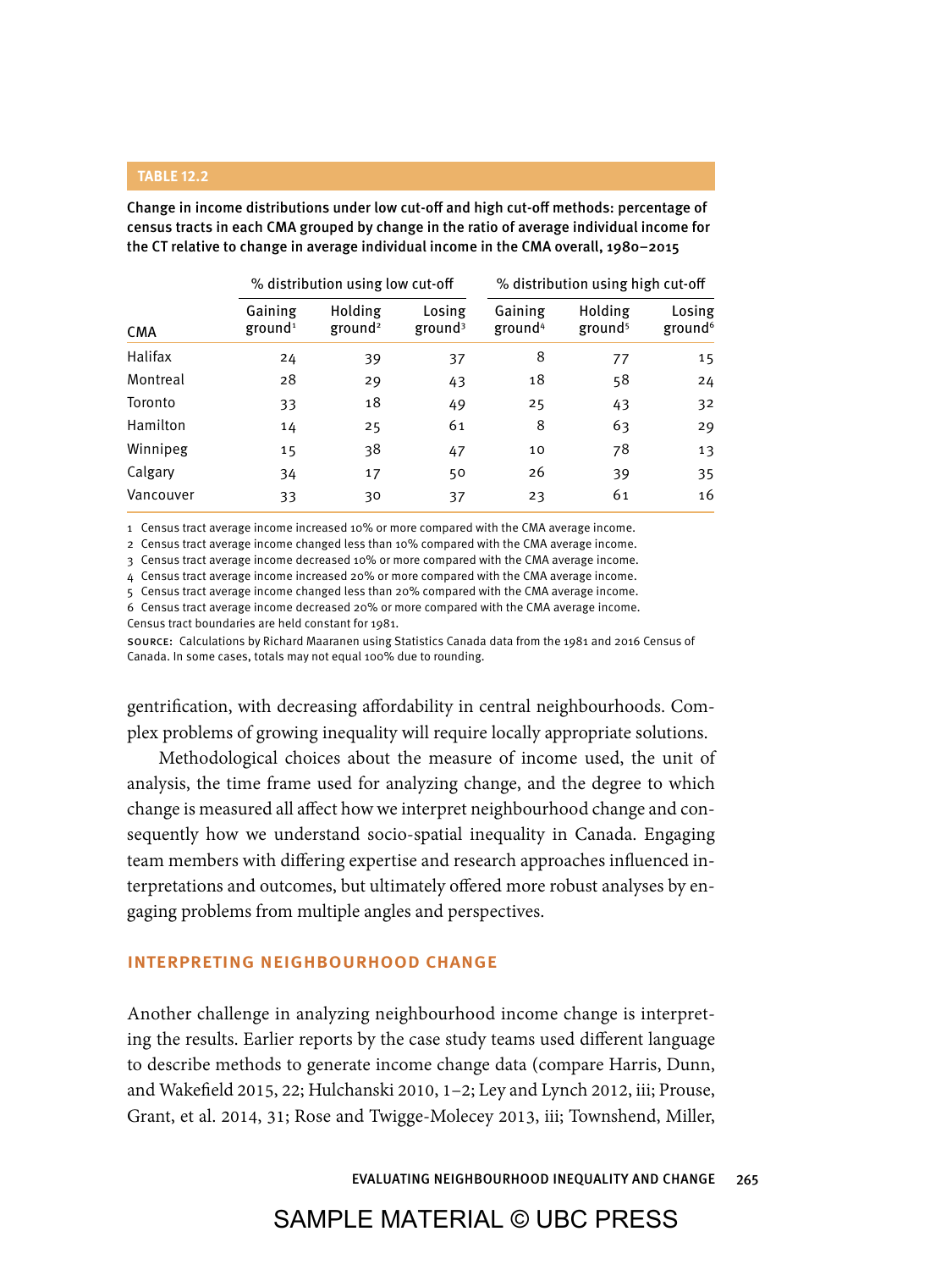and Evans 2018, 11). This reflected differences in disciplinary background, area expertise, methodological training, and the lived experiences of being in different cities. The case studies in Chapters 4 through 10 demonstrate that forms and patterns of neighbourhood change are as varied as Canadian CMAs. Differences in size and demographic characteristics among the cities investigated complicate explanations of change and the factors responsible for patterns observed. The largest metropolitan area examined (Toronto) has almost fifteen times the population of the smallest (Halifax). During the study period, Calgary transitioned from a mid-sized city to a large city of over 1.2 million. The CMAs differ in growth rates, age profiles, and household sizes, and in the proportion of visible minorities, Indigenous residents, and immigrants. Many factors influence the nature of neighbourhood change and explanations for it.

The seven cities analyzed differ considerably in demographic characteristics (Statistics Canada 2013, 2015, 2017). Calgary had the lowest median age, a by-product of attracting record numbers of young workers to energy sector jobs; Halifax, with its relatively low growth rate, and Vancouver with its desirability for retirees, had median ages older than the national average. As Markus Moos (2014a, 2014b) demonstrated, young people are moving to larger cities and favouring dense downtown areas, with significant implications for neighbourhood change. Household sizes showed some variation: smaller in Halifax and Montreal and larger in Toronto and Calgary. The growing trend to homogamy – that is, marriage within class, education level, or income group (Hou and Myles 2008) – alongside high levels of female labour force participation can generate households with divergent income distributions: either very high or quite low. Toronto and Vancouver have large populations of people identifying as visible minorities. Winnipeg has a substantial Indigenous population, while Halifax has a small but historically important African Nova Scotian (Black) population. Whatever the size of the visible minority population, however, it was often higher in low-income areas or CTs that were losing ground than in those gaining ground. Studies in several of the CMAs showed that CTs with high proportions of Blacks, Indigenous persons, and new immigrants often lost ground. Despite this, we find no evidence of ghettos forming in any Canadian city, and most of the poorest tracts show a high level of ethnic and racial diversity (Walks 2014; Hiebert 2015).

The housing stock differs across the cities. The proportion of dwelling units in detached homes was less than half of units in Montreal, Toronto, and Vancouver in 2011, ranging from a low of 32.6% in Montreal to a high of

266 JILL L. GRANT, ALAN WALKS, AND HOWARD RAMOS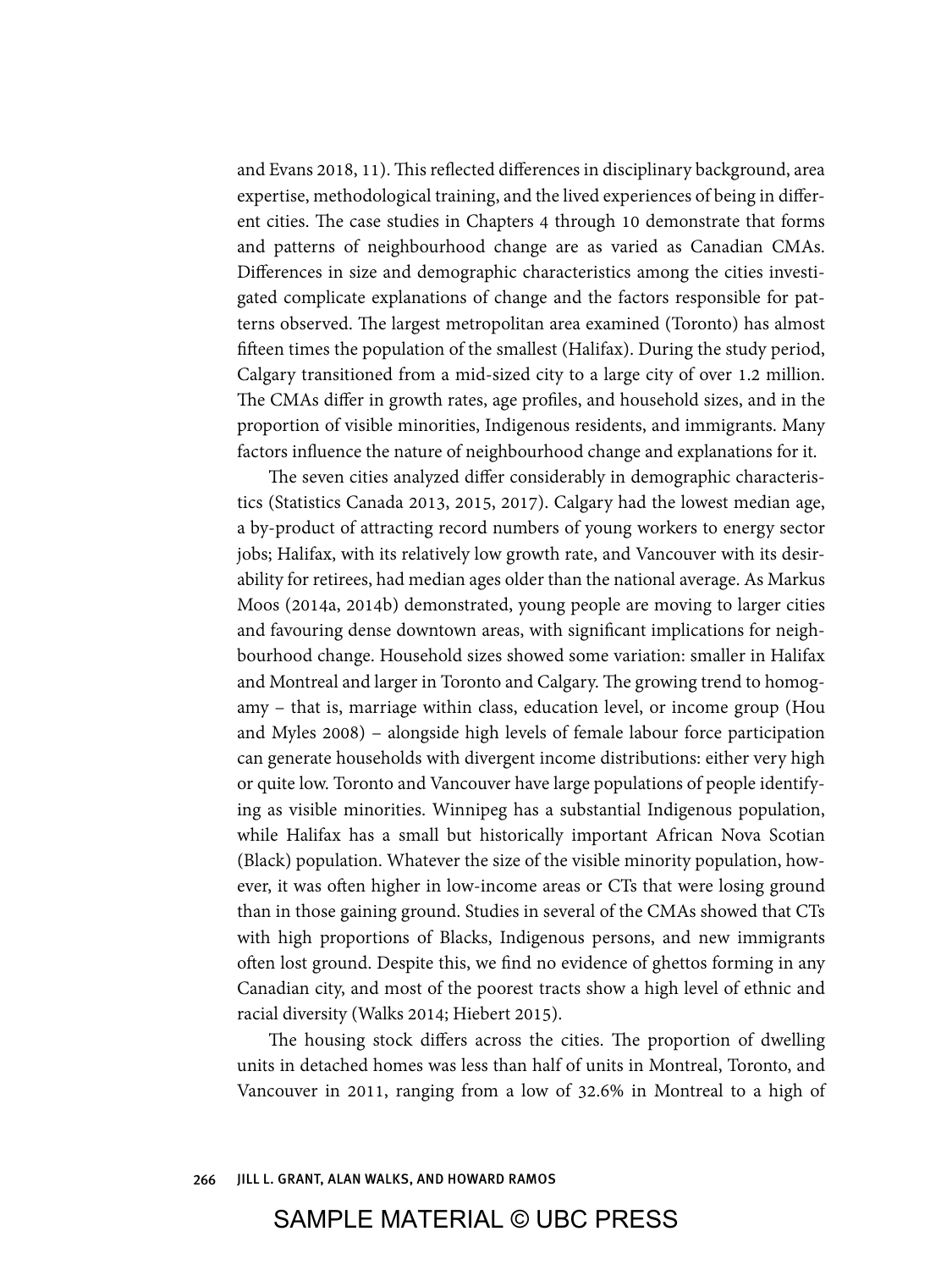62.9% in Winnipeg. Montreal had the highest proportion of renters, with only 55% of the population owning homes in 2011; in contrast, 73.9% of Calgary households owned their housing (CMHC 2014).

Differences in economies and transportation networks helped explain some patterns that emerged. Large numbers of jobs in high-income sectors such as finance, knowledge industries, and energy, alongside growth in lowpaid service jobs, help explain higher levels of income inequality and polarization in Toronto, Vancouver, and Calgary (Walks 2011). Cities perceived as successful attract migrants and investment that stimulate further growth. Until recent years, weak economic growth in Hamilton and Winnipeg helped account for relatively small numbers of CTs gaining ground since 1980. Subway, light rail transit (LRT), and streetcar networks in Toronto, Vancouver, Montreal, and Calgary had some influence on where CTs showed increasing income ratios over time, although in Vancouver the SkyTrain runs through some CTs that remain lower-income (Jones 2015). With high housing costs in Toronto, Hamilton has become increasingly integrated into the Toronto economy through commuting and supply chains, facilitated by the "GO" (Government of Ontario) commuter train and major highways, a sign that affordability issues may be pushing people to secondary centres such as Hamilton (see Chapter 7). But most of the cities have natural boundaries and topographic features that constrain expansion opportunities and make some neighbourhoods more physically desirable than others. Development patterns are structured by natural features, such as ocean, lake front, or mountain; infrastructure, such as transit systems, bridges, or highways; or designated protection areas. CTs near major water features and attractive views have generally experienced increases in income ratios, while many CTs with poor transportation connectivity have seen decreases in income ratios. The increasing cultural preference for inner-city living contributes to making central areas seem attractive, even in inner-city Winnipeg. For most CMAs, data indicate increasing income ratios in central neighbourhoods as gentrification proceeds, with deleterious effects on lowerincome groups who have relied on high-accessibility locations and who are increasingly displaced to less-accessible suburban neighbourhoods.

### The Drivers of Change

Neighbourhood change reflects a wide range of processes and practices operating in our cities. Three key categories of factors – demographic, economic,

EVALUATING NEIGHBOURHOOD INEQUALITY AND CHANGE 267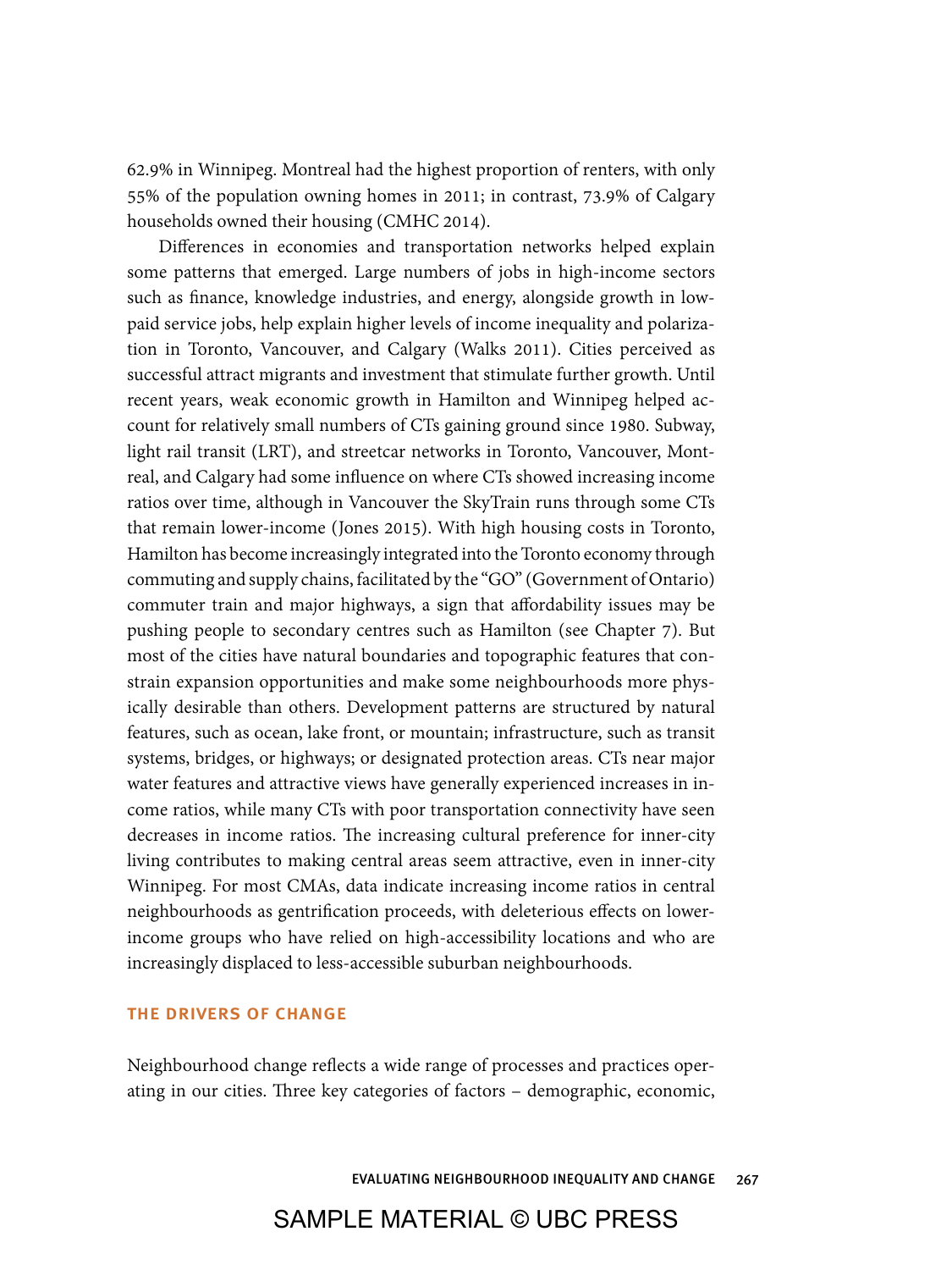and policy – played central roles in driving change in Canada in recent decades. Several significant demographic transitions influenced neighbourhood trajectories. In 1981, the baby boom cohort had already reached adulthood and was forming households and purchasing housing (often, but not only, in the suburbs). Fertility rates were already declining while divorce rates were rising. During subsequent decades, marriage rates declined, educational achievement levels increased, and the number of seniors ballooned. By 2016, 28.2% of Canadians lived in one-person households, with even higher concentrations of small households in city centres; at the same time, a growing proportion of young adults continued to live with their parents in the suburbs because they could not afford to obtain their own housing (McGillivray 2017). Whereas earlier generations preferred suburban living, the millennials reaching adulthood in the 2010s showed a growing preference for the city centre, stimulating demand for multi-family housing units (Moos 2015, 2016). The number of immigrants coming to Canada grew over the period: whereas 128,600 arrived in 1981, an average of 235,000 immigrants a year have come to Canada since the 1990s (Statistics Canada 2016b). By the 2000s, urban growth reflected the ability of particular cities to attract immigrants, with the majority going to the three largest cities (Filion 2010), and often co-locating with fellow countrymen to form "ethnoburbs" (Murdie, Logan, and Maaranen 2013a, 2013b; Walks 2014; also see Chapter 3, this volume). Whereas visible minorities comprised 4.4% of the population in 1981, by 2016 they made up 22.3%, with even larger concentrations of visible minorities in the largest cities (Grenier 2017). Recent immigrants and persons identifying as visible minorities increasingly experienced economic disadvantage in the 2000s (Lightman and Good Gingrich 2018), and increasingly concentrated in low-income CTs.

Canada's economy changed in many ways between 1981 and 2016, as governments shifted from traditional welfare state supports to neoliberal policies and practices (Filion 2010). Trade liberalization contributed to losses in manufacturing jobs and an end to federal programs trying to attract industry and jobs to disadvantaged regions. Auto sector jobs declined 36% between 2005 and 2009 (Rutherford and Holmes 2014), and many textile and clothing industries in Montreal closed (Bernard 2009), while the staples economy based on energy and mining re-emerged (Stanford 2008). Deindustrialization left working-class Canadians struggling to maintain their standard of living while releasing urban warehouses and factory sites for redevelopment and gentrification. Waterfront areas were cleaned up and "revitalized." Services and the "knowledge economy" provided a growing share of jobs, drawing more Canadians to cities to find

268 JILL L. GRANT, ALAN WALKS, AND HOWARD RAMOS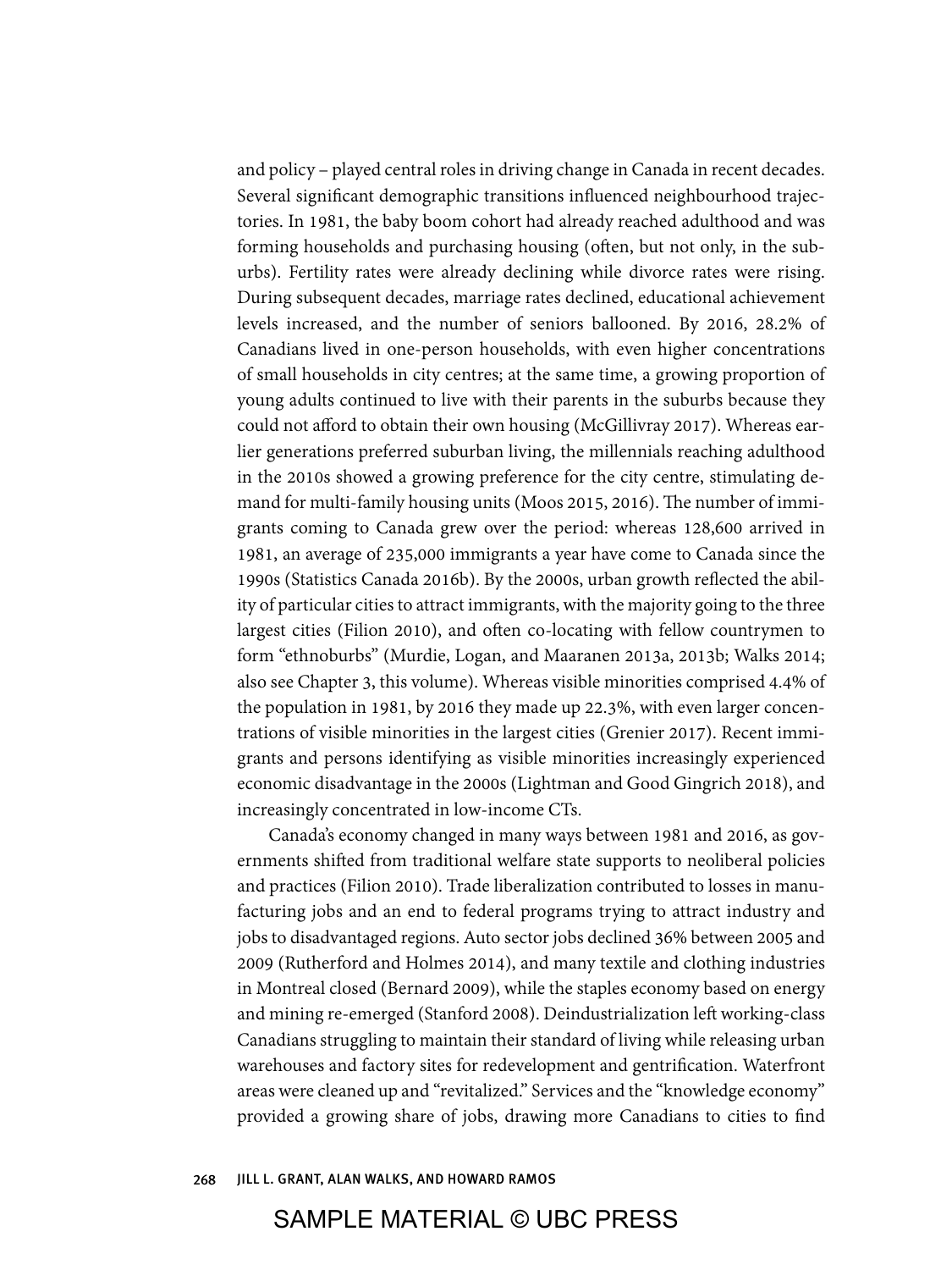work. Construction, real estate, and finance became increasingly important to the Canadian economy over the period, especially for large Canadian cities (Canadian Press 2017; Christophers 2015; Tencer 2018; Rosen and Walks 2015). After the global financial crisis of the late 2000s, low interest rates and federal government support for mortgage lending stimulated a real estate bubble that increased consumer debt levels (Walks 2013a, 2014). As housing prices rose during the period, an increasing proportion of new residential units consisted of small condominiums or apartments, especially in central neighbourhoods, yet buyers in suburban areas continued to prefer detached houses that were becoming increasingly unaffordable.

Public policy and government decisions – at all three levels of government – played key roles in the transformations that occurred in neighbourhoods between 1981 and 2016. This is discussed in Chapter 11 by Scott Graham, Stephanie Procyk, and Michelynn Laflèche, who work in the not-for-profit sector navigating those policies and changes to them. By the 1980s, the federal government was moving away from many of the welfare state policies of the postwar era, eventually reducing transfer payments for social programs such as housing, social assistance, and education, and tightening requirements for Canadians to qualify for Employment Insurance and other income security programs (Shier and Graham 2014). Most provinces followed suit by freezing or reducing social assistance benefits, downloading responsibilities to municipalities, and removing or reducing rent controls. The non-profit sector was left to pick up the slack, which explains the proliferation of food banks and emergency shelters from the 1980s onward.

Many government policies affected what was built in neighbourhoods. Until the 1970s, federal programs supported the building of affordable housing in Canada (Suttor 2015), but growing faith in the market to address housing needs undermined commitment to such investments. By the 1990s, responsibility for social housing was transferred to the provinces, many of which lacked the resources and the political commitment to invest in social housing for any groups other than seniors: only Quebec continued to develop programs for housing affordability, although the British Columbia government purchased some rundown single-room-occupancy hotels to preserve affordable units around the time of the Vancouver Winter Olympics in 2010. In Manitoba, the provincial government closed and sold off some social housing units, reducing supply in a time of desperate need (Grabish 2018a), while Winnipeg's city council declined to enforce requirements for affordable units in major new projects (Grabish 2018b). As Alan Walks (2014, 273) notes, "Canada's metropolitan areas

EVALUATING NEIGHBOURHOOD INEQUALITY AND CHANGE 269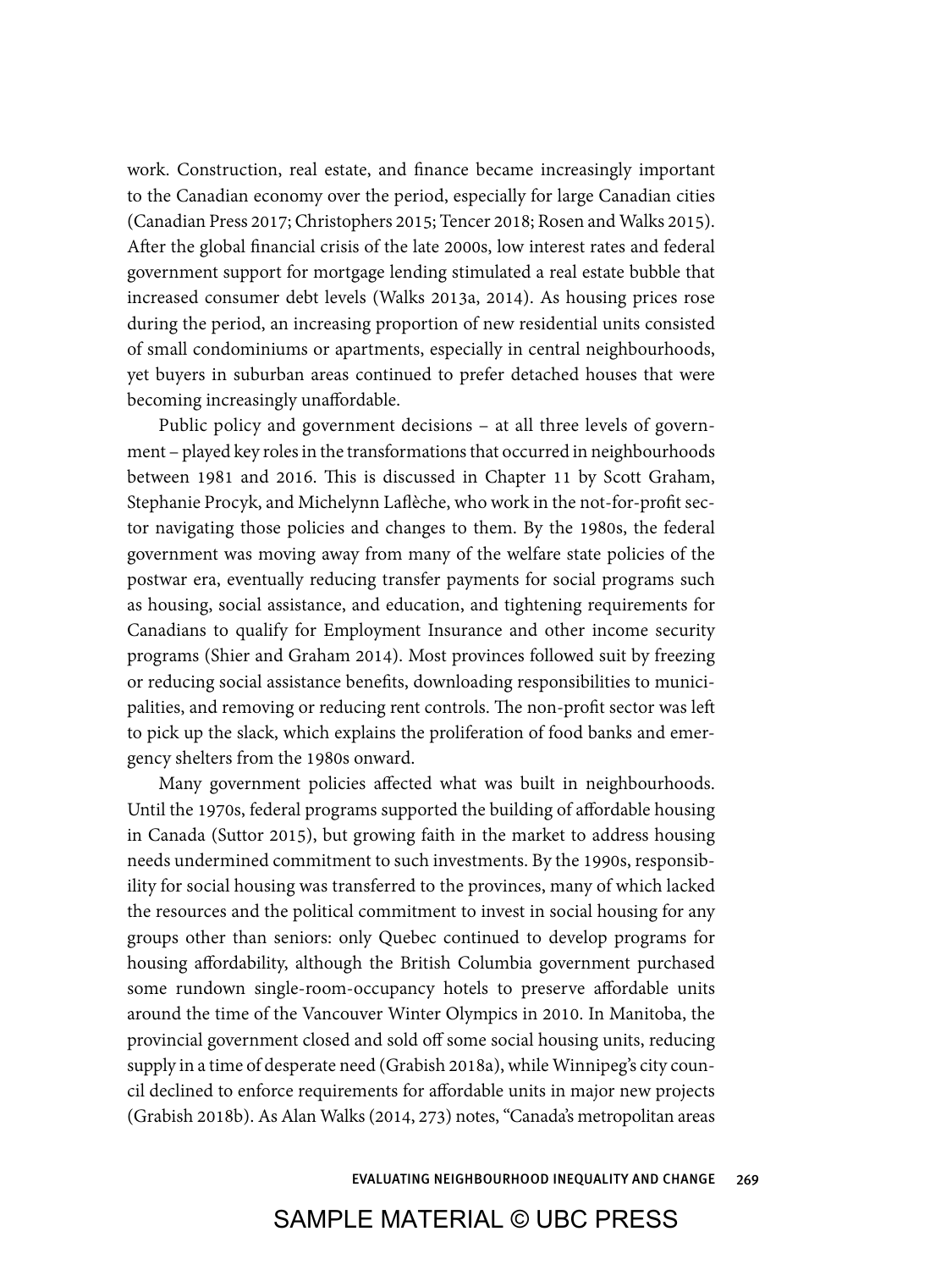went from having some of the most affordable housing markets on the globe to the least affordable between the late 1990s and late 2000s." With local governments in Canada heavily reliant on property taxes for their revenues, and with increasing responsibility for managing social housing formerly funded by higher levels of government, promoting urban growth and redevelopment remained a top priority. A handful of cities, such as Vancouver and Montreal, used planning policies to generate revenues for social housing, but most turned a blind eye to unmet needs while encouraging private market activity.

Public investment also stimulated change. For instance, funds for waterfront cleanup transformed industrial lands in cities such as Montreal, Halifax, and Vancouver into urban parks and boardwalks that reinvigorated investment and development potential in those areas. Government decisions to sell former industrial lands to major development companies for new residential projects contributed to rapid gentrification in Vancouver and Toronto. Public investments in rapid transit in Vancouver and Toronto not only enhanced access to city centres but expanded development opportunities in ways that transformed neighbourhoods, leading to concentrations of affluence in new high-rise towers. Craig Jones (2015) has described the way that zoning changes and transitoriented development led to significant loss of affordable rental housing and incipient gentrification along the SkyTrain route in Vancouver.

Planning policies and regulations played a key role in driving neighbourhood change. By its nature, planning seeks to influence urban trajectories, with the implicit goal of aiming for "improvement." As early as the 1970s, Toronto and Vancouver were encouraging urban infill and intensification in downtown areas (Punter 2003; Sewell 1993), while programs from the Canada Mortgage and Housing Corporation (CMHC) supported neighbourhood improvement in declining districts, thereby inadvertently stimulating gentrification. By the 1990s, Canadian planners were actively promoting urban revitalization and regeneration, supported by planning philosophies associated with new urbanism, sustainability, social mix, and smart growth (Grant 2003). Entrenching policies that facilitated higher densities, heights, and mixed uses in neighbourhoods meant altering land uses and urban form, both in urban cores and, by the 2000s, also in suburban areas (Grant 2006). Programs to "renew" public housing by creating mixed-income and mixed-tenure communities, as Toronto initiated in Regent Park, applied a mix of neoliberal and new-urbanist ideas to generate massive neighbourhood change (August 2014; Dunn 2012). Provincial policies forcing or encouraging municipalities to plan for urban growth at a regional scale increased pressures on local governments to adapt policies to facilitate

270 JILL L. GRANT, ALAN WALKS, AND HOWARD RAMOS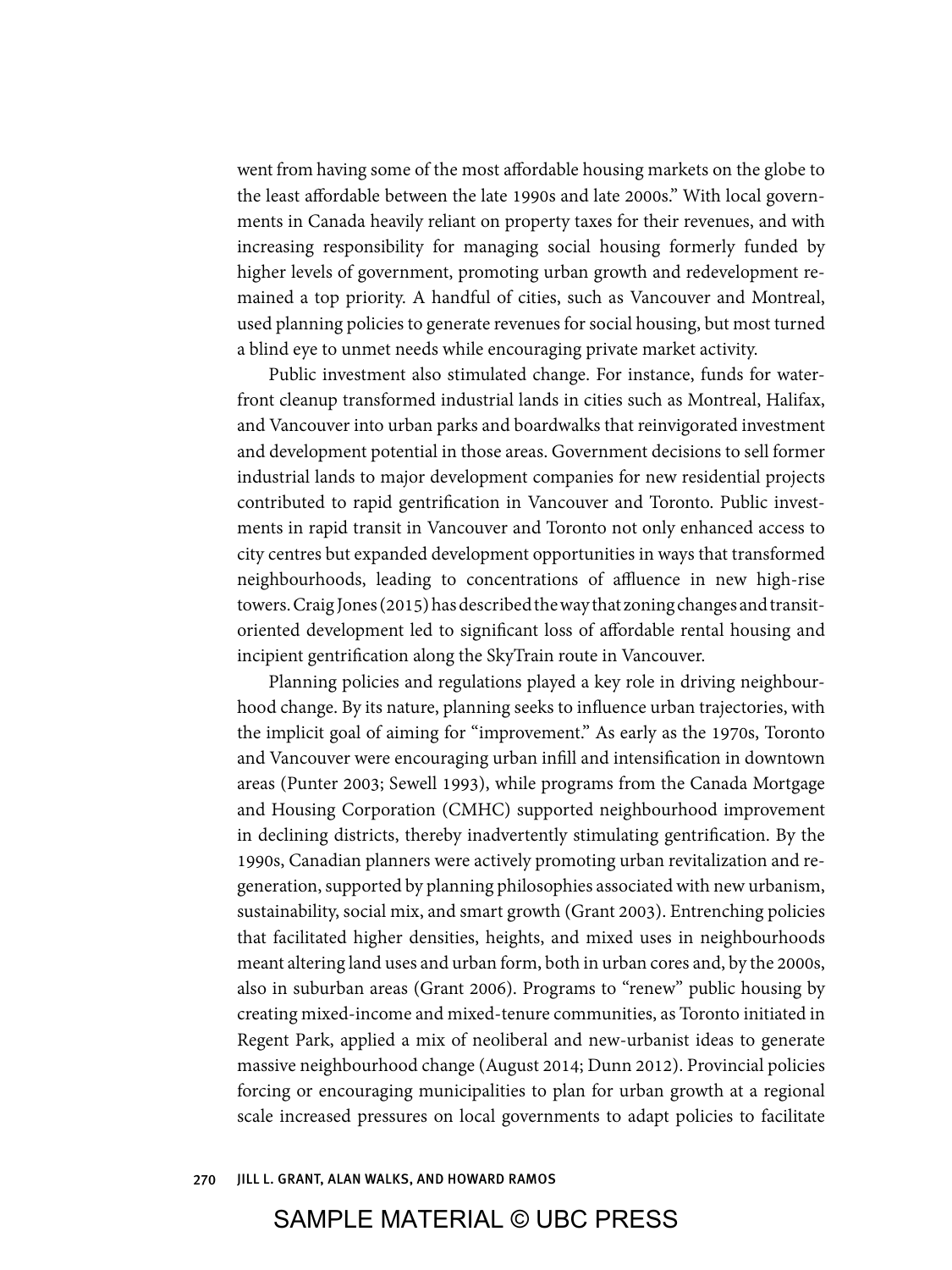neighbourhood change in ways that would accommodate more (middle-class) people in well-serviced areas. In Hamilton and Winnipeg, municipal authorities went even further, reviving the once-discredited language of "urban renewal," while offering incentives and tax rebates to developers and/or homebuyers to move into downtown neighbourhoods (Bennett 2015; Schlesinger 2015).

Although plans for Canadian cities often included aspirations for greater housing affordability, and political leaders recognized that the lack of affordable housing had become a crisis, municipal plans have done little to address the problem. By mandating that developers include affordable units (or cash in lieu of them) in new projects (City of Vancouver 2018; Moore 2013), Vancouver, Montreal, and Toronto have demonstrated the role that municipalities can play, but the need for affordable housing far exceeds the means at cities' disposal. Condominium ownership, which was a small part of the housing market in 1981, skyrocketed to dominate construction in Canada's largest cities by the 2010s, increasing the density of many neighbourhoods (Rosen and Walks 2013, 2015). Through the 2000s, planners became increasingly concerned about improving urban quality through enforcement of design guidelines that influenced the aesthetics of neighbourhoods – for instance, by stipulating building mass, relationship to the street, and materials. As critics argued, neoliberal ideology led local governments to employ planning as a tool for reshaping cities to provide fertile ground for market investors (Keil 2002; Kelly 2013; Weber 2002). Zoning changes that increased heights and facilitated mixed land uses handed property owners significantly enhanced land values and led to major changes in the neighbourhoods affected. Thus, a primary outcome of planning policy since the 1980s has been forms of gentrification that exacerbated inequality and displacement of lower-income residents from central neighbourhoods.

### Are Canada's Cities Dividing?

Did our study of neighbourhood change in Canada find divided cities? The gap between the most and least affluent CTs across cities is certainly wide and growing. A geography of poverty and affluence is well established and increasingly pronounced, particularly in the largest metropolitan areas. Indeed, both the poorest and richest urban neighbourhoods in the country are found in Canada's largest cities. Canada's highest-income neighbourhood in 2016 (Westmount in Montreal) had an average per capita individual annual total income of \$427,949 (before taxes). Toronto's highest-income neighbourhood (Rosedale) in 2016 was not far behind, with an average individual before-tax income of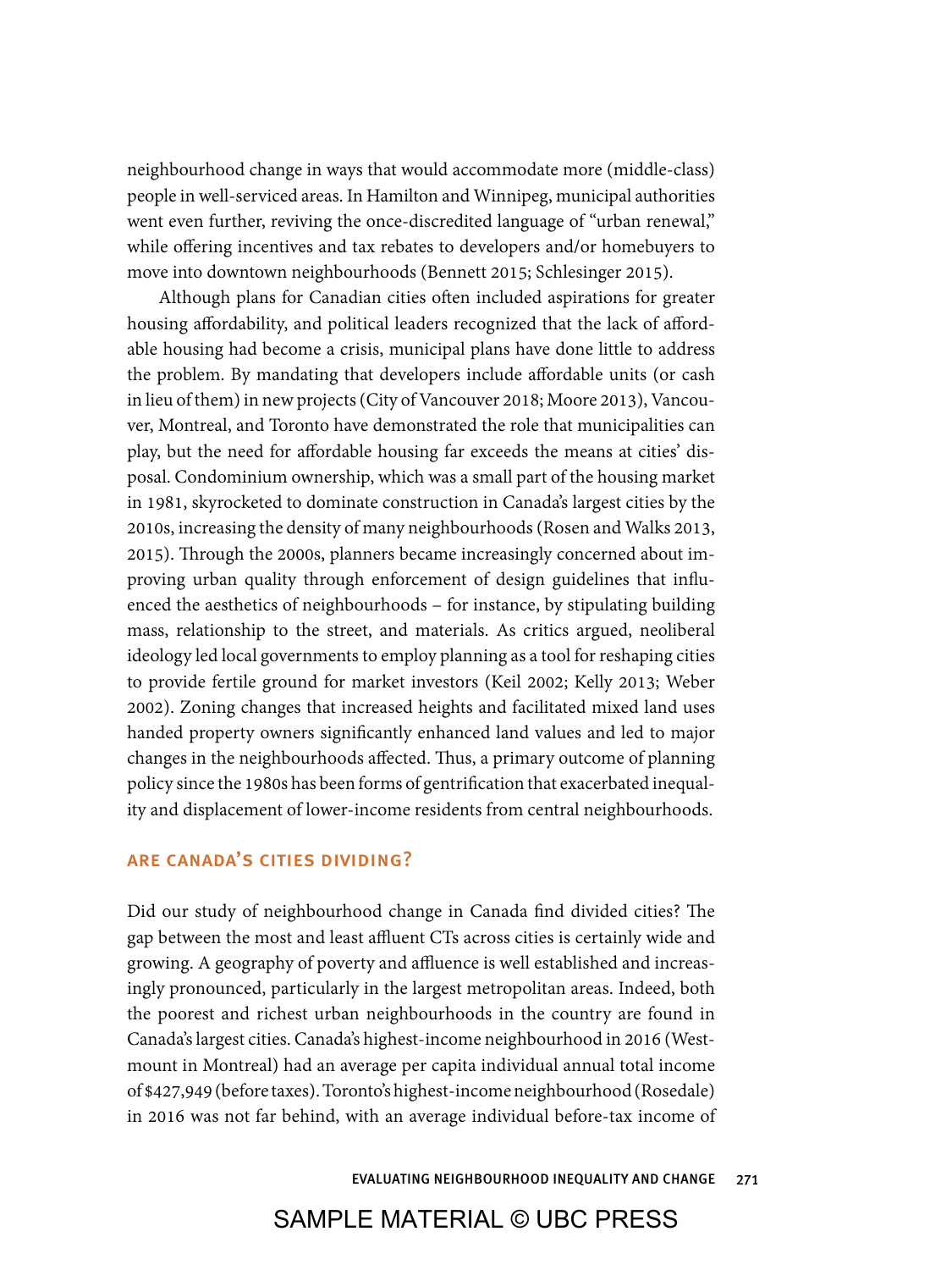\$419,676. Meanwhile, the poorest reported neighbourhood in Montreal (containing Les Habitations Jeanne-Mance, a large social housing community downtown) had an average annual income of only \$16,202 before taxes. Montreal's wealthiest CT is over twenty-six times richer than its poorest. Toronto's poorest tract includes part of the Oakridge community in the Toronto CMA, with before-tax annual individual incomes of \$18,757. People in Toronto's richest tract receive over twenty-two times more annual income per person than those in its poorest tract. Even after taxes were paid, and with higher tax rates for highincome earners, residents of poor areas ended up with less than 10% of the resources available to them, on average, than those living in the nation's richest neighbourhoods.

Comparing average incomes and extremes in average individual income by CTs over the period from 1970 to 2015 shows some variation across cities (Table 12.3). Although levels of inequality at the CT scale increased in all the cities, this is *more* related to the rapid increase in the incomes of the rich and in rich neighbourhoods than to declining incomes among the poor or in poorer neighbourhoods, although the latter did occur to some extent relative to the CMA average change. The average income of Halifax's highest-income CT rose considerably over the period, but the city still had no CTs that fell below 60% of the CMA average individual income. While Hamilton and Halifax had no very low-income tracts in 1970, in 2015 the poorest CT in Hamilton had just over half the CMA average income, while the poorest tracts in Montreal and Toronto had incomes just over one-third of the CMA average, down considerably from their situations in 1970. The CTs with the highest average incomes in all CMAs except Winnipeg were notably better off in comparison with the CMA average in 2015 than they were in 1970. Also, in most CMAs, the neighbourhoods with the lowest incomes in 2015 were different from the neighbourhoods with the lowest incomes in 1970: to some extent, poverty had relocated, often to suburban locations. The exception was Vancouver, where the Downtown Eastside has remained that CMA's poorest neighbourhood for many decades and is an obvious target of policies attempting to address concentrated poverty.

In trying to explain why some areas change more than others, scholars have looked at factors that may enhance stability or impede change. In their study of two neighbourhoods in Toronto, Alan Walks and Martine August (2008) found that continuing nuisance uses, strong ethnic networks, and some municipal policies inhibited gentrification. Merle Zwiers and colleagues (2016) noted that the quality of the housing stock, the share of owner-occupied housing, and the share of social housing affected neighbourhood trajectories in the

272 JILL L. GRANT, ALAN WALKS, AND HOWARD RAMOS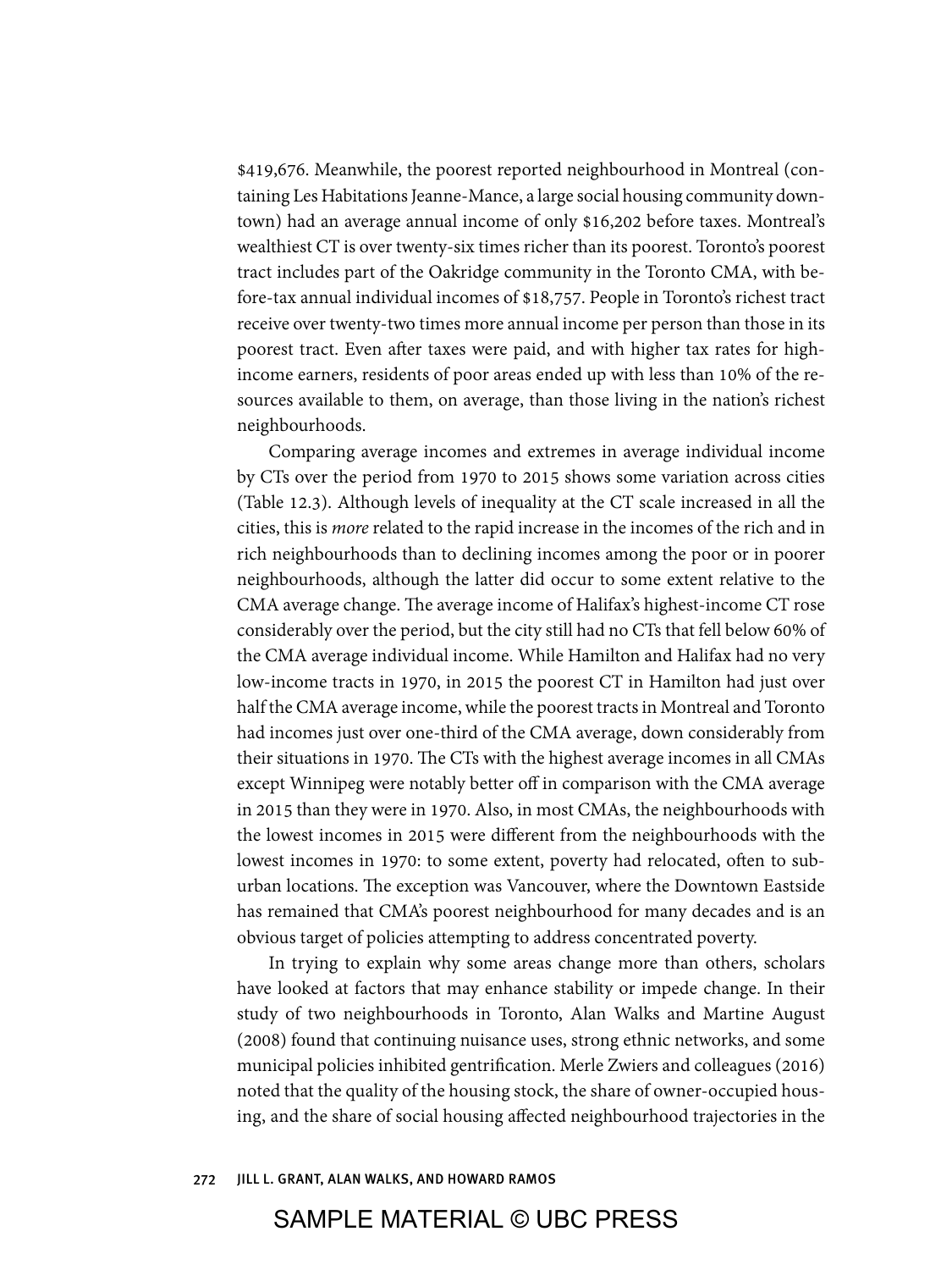#### **TABLE 12.3**

|            |                                     | 1970                          |                              |                                            | 2015                          |                              |  |
|------------|-------------------------------------|-------------------------------|------------------------------|--------------------------------------------|-------------------------------|------------------------------|--|
| <b>CMA</b> | CMA average<br>individual<br>income | Highest<br>CT income<br>ratio | Lowest<br>CT income<br>ratio | <b>CMA</b> average<br>individual<br>income | Highest<br>CT income<br>ratio | Lowest<br>CT income<br>ratio |  |
| Halifax    | \$5,249                             | 1.62                          | 0.65                         | \$46,429                                   | 2.36                          | 0.60                         |  |
| Montreal   | \$5,043                             | 3.58                          | 0.41                         | \$44,742                                   | 9.56                          | 0.36                         |  |
| Toronto    | \$5,756                             | 3.96                          | 0.52                         | \$50,479                                   | 8.31                          | 0.37                         |  |
| Hamilton   | \$5,186                             | 1.53                          | 0.61                         | \$48,455                                   | 2.13                          | 0.53                         |  |
| Winnipeg   | \$4,902                             | 2.76                          | 0.57                         | \$46,029                                   | 2.72                          | 0.42                         |  |
| Calgary    | \$5,637                             | 1.88                          | 0.50                         | \$69,117                                   | 3.71                          | 0.49                         |  |
| Vancouver  | \$5,220                             | 2.15                          | 0.27                         | \$46,821                                   | 4.63                          | 0.41                         |  |

#### Average individual income and range (related to CMA average), 1970 and 2015

NOTE: Census tract boundaries are for Census 1971 and 2016.

Source: Statistics Canada, 1971 and 2016 Census of Canada. Analysis courtesy of Richard Maaranen.

Netherlands. David Ley and Corey Dobson (2008) similarly found that high crime rates and concentrations of social housing and low-cost housing discouraged investment and impeded gentrification in some areas of Vancouver.

A common assumption in the scholarly and popular literature is that social problems such as crime and substance abuse tend to concentrate in the lowestincome CTs, contributing to concern over concentrated poverty (see Kazemipur and Halli 2000, 369). Yet, as Peter Marcuse (1989) argued, we should not simplify complex realities, and should be careful about assuming that neighbourhood concentrations of people of specific income categories, ethnicities, immigrant status, or other social characteristics constitute a "problem." In a social context where residents may choose to co-locate with others who share cultural practices, language, or access to resources (services, jobs, housing), we should be cautious about labelling communities in ways that may undermine their self-efficacy or political capital. Yet we also need to ascertain whether income segregation acts as a barrier to the life chances of the poor.

This discussion naturally leads to questions about whether and how it might matter if poverty and affluence are increasing in our cities, or if neighbourhoods are losing, holding, or gaining ground. Do neighbourhoods in Canadian cities affect the life chances of those who inhabit them? For many decades, the "neighbourhood effects" literature calculated the reduced opportunities and life outcomes of those who grew up in disadvantaged neighbourhoods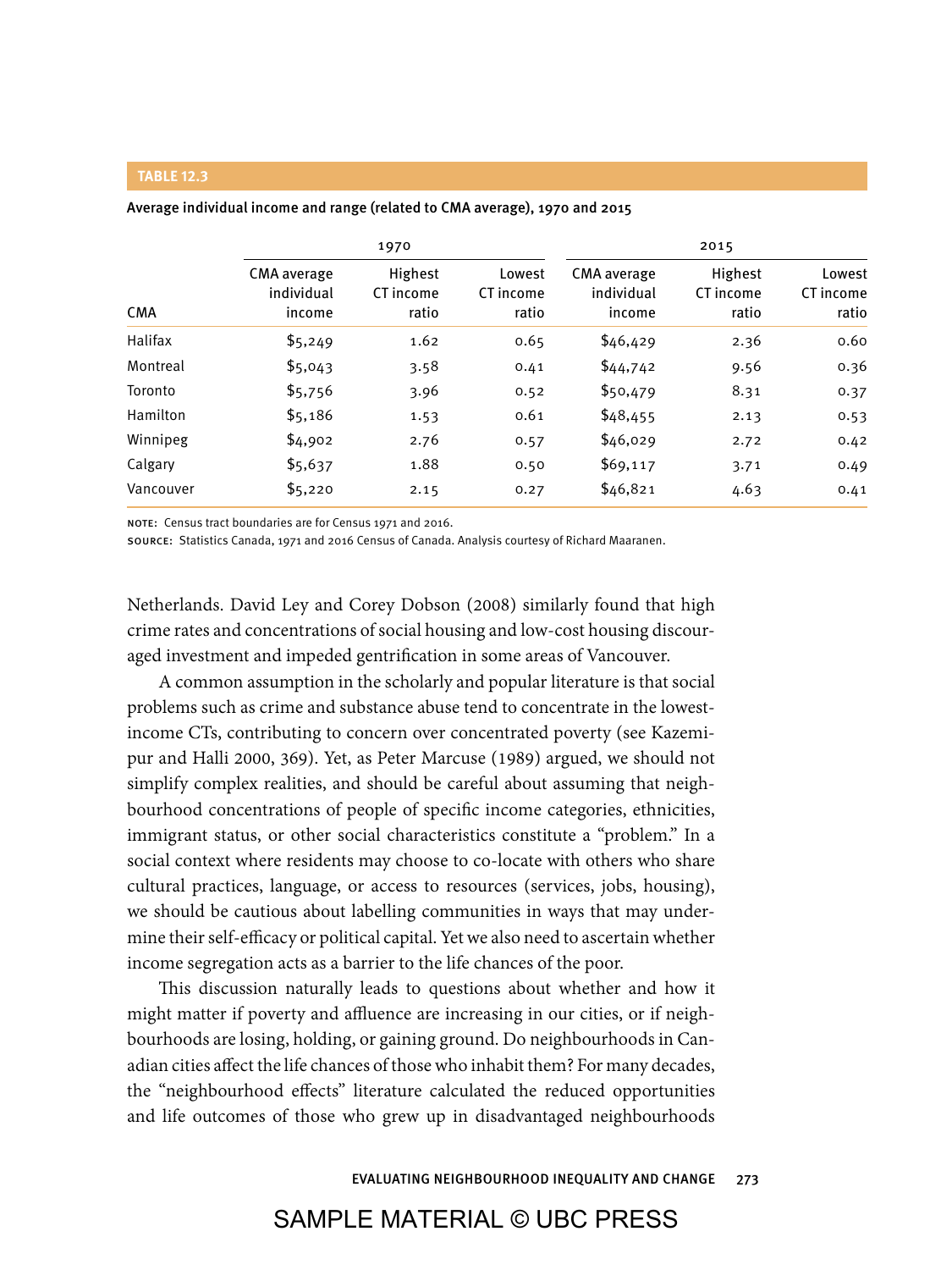(Ellen and Turner 1997), but recent critiques have challenged that approach, arguing that people end up living in poor neighbourhoods because that is what their life chances permit (Slater 2013), and that neighbourhoods matter in different ways to different people (Sharkey and Faber 2014). Certainly, poverty and social inequality are not new, and yet the data that we present show that conditions are changing dramatically and rapidly as the gaps between rich and poor widen, and the geography of affluence and disadvantage is rewritten in our cities.

Among the most interesting findings of our study is evidence that points to how rapidly inequality is growing in some cities. Table 12.4 indicates the proportion of census tracts that remain within 10% of the CMA average in each of the cities, using recent data points: these are the neighbourhoods "holding ground," or relatively "stable" neighbourhoods. The table provides a window into how quickly the central category of CTs is declining in some cities, while the extreme ends of the income spectrum are increasing. We see that different patterns emerge in the study cities depending on the timeframe of the analysis. If we had used 2010 as the end period for our analysis, we would have found that the percentage of CTs in the "holding ground" category ranged from 21% in Calgary to 46% in Winnipeg. Using a date just two years later as the endpoint indicates that only Winnipeg and Halifax showed no loss in the stable tracts, while Hamilton and Montreal lost a significant proportion of such CTs. Taking 2015 as the endpoint for the analysis, as we do throughout this book, we find that only Halifax has stayed constant across the most recent five-year period, with 39% of CTs holding ground. All the other cities lost such tracts, with Winnipeg and Hamilton showing significant drops, perhaps coincident with public policies that reduced support for affordable housing (Winnipeg) or increased incentives to market developers to build in specific areas (Hamilton). Table 12.4 illustrates the way that selecting different endpoints for analysis can tell quite different stories. Furthermore, it shows just how recently some changes have been affecting Canadian metropolitan areas. Overall, the table illustrates the fluidity of transitions underway in our cities as CTs hovering around the CMA middle shrink in number while the low and high ends of the income distribution grow. Behind those statistics are individuals and families relocating in the search for affordable housing and urban amenities.

Both the long-term trends observed in Canadian cities and the recent decline in stable neighbourhoods highlighted above provide reason for worry to those concerned about social justice in the city. While Canadians pride themselves on having a more just and fairer society and less segregated cities than

274 JILL L. GRANT, ALAN WALKS, AND HOWARD RAMOS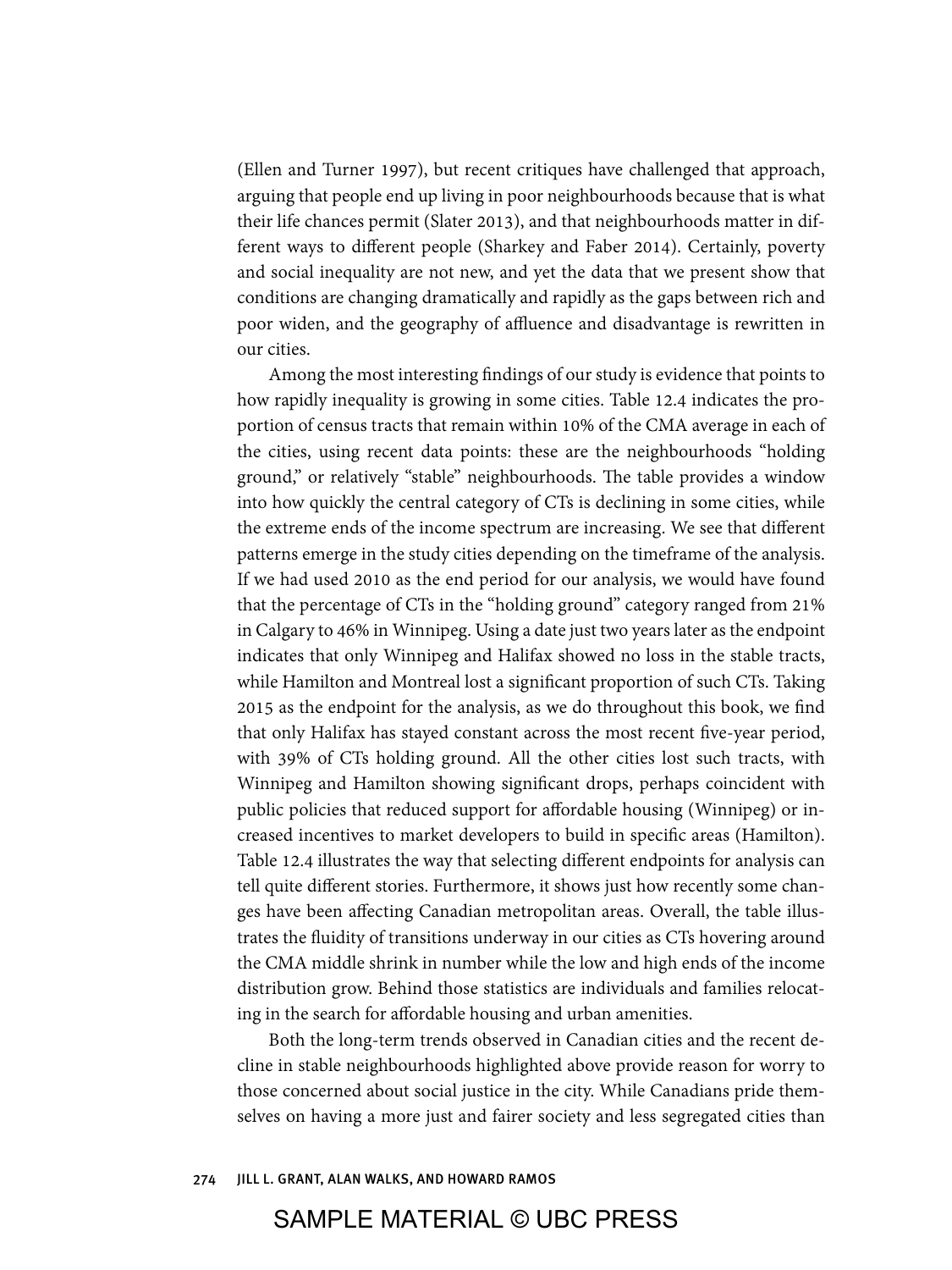#### **TABLE 12.4**

Percentage of census tracts holding ground (remaining within 10% of CMA average individual income), using different end-date income data

| <b>CMA</b> | 1980-2010 | 1980-2012 | 1980-2015 |
|------------|-----------|-----------|-----------|
| Halifax    | 39        | 39        | 39        |
| Montreal   | 35        | 30        | 29        |
| Toronto    | 24        | 22        | 18        |
| Hamilton   | 39        | 33        | 25        |
| Winnipeg   | 46        | 46        | 38        |
| Calgary    | 21        | 19        | 17        |
| Vancouver  | 33        | 32        | 30        |

NOTE: Census tract boundaries are held constant for 1981.

Source: Canada Revenue Agency taxfiler data 2010 and 2012; Statistics Canada, Census 1981 and 2016.

the United States, recent trends in income inequality and income segregation uncovered through the case studies and through the team's broader work suggest that metropolitan areas in Canada are in some ways coming to resemble their counterparts south of the border. For instance, if we consider some older data, we see that the level of *non-spatial* income inequality, as measured using the Gini coefficient of household income, for the Toronto CMA in 2005 (Gini = 0.469) was higher than those found in both the Chicago (0.456) and Philadelphia (0.462) metropolitan areas in 2000, but lower than for New York (0.535) or Miami (0.509) (see Kim and Jargowsky 2005). The level of income inequality in the Vancouver CMA in 2005 (0.452) was higher than those in the Detroit (0.444) and Atlanta (0.440) metros in 2000, while the level of income inequality in the Montreal CMA in 2005 (0.436) was similar to those in Baltimore (0.438) and Seattle (0.436) in 2000. And the average change in the Gini coefficient of income inequality across our Canadian metros between 2000 and 2015 (3.3%, for an annual rate of increase of 0.22 per year) is not dissimilar in annual terms to the average increase in the Gini coefficient of income inequality that Paul Jargowsky and Christopher Wheeler (2017, Table 2) calculate for all US metropolitan areas (2.6% between 2000 and 2010, for an annual rate of change of 0.26). In other words, Canadian cities cannot claim to have changed in substantially more just ways than their American counterparts on these measures.

Although Canadian cities are not as racially segregated as those in the United States (Walks and Bourne 2006), they are becoming as segregated by *income* as their US counterparts. For instance, the levels of income segregation

EVALUATING NEIGHBOURHOOD INEQUALITY AND CHANGE 275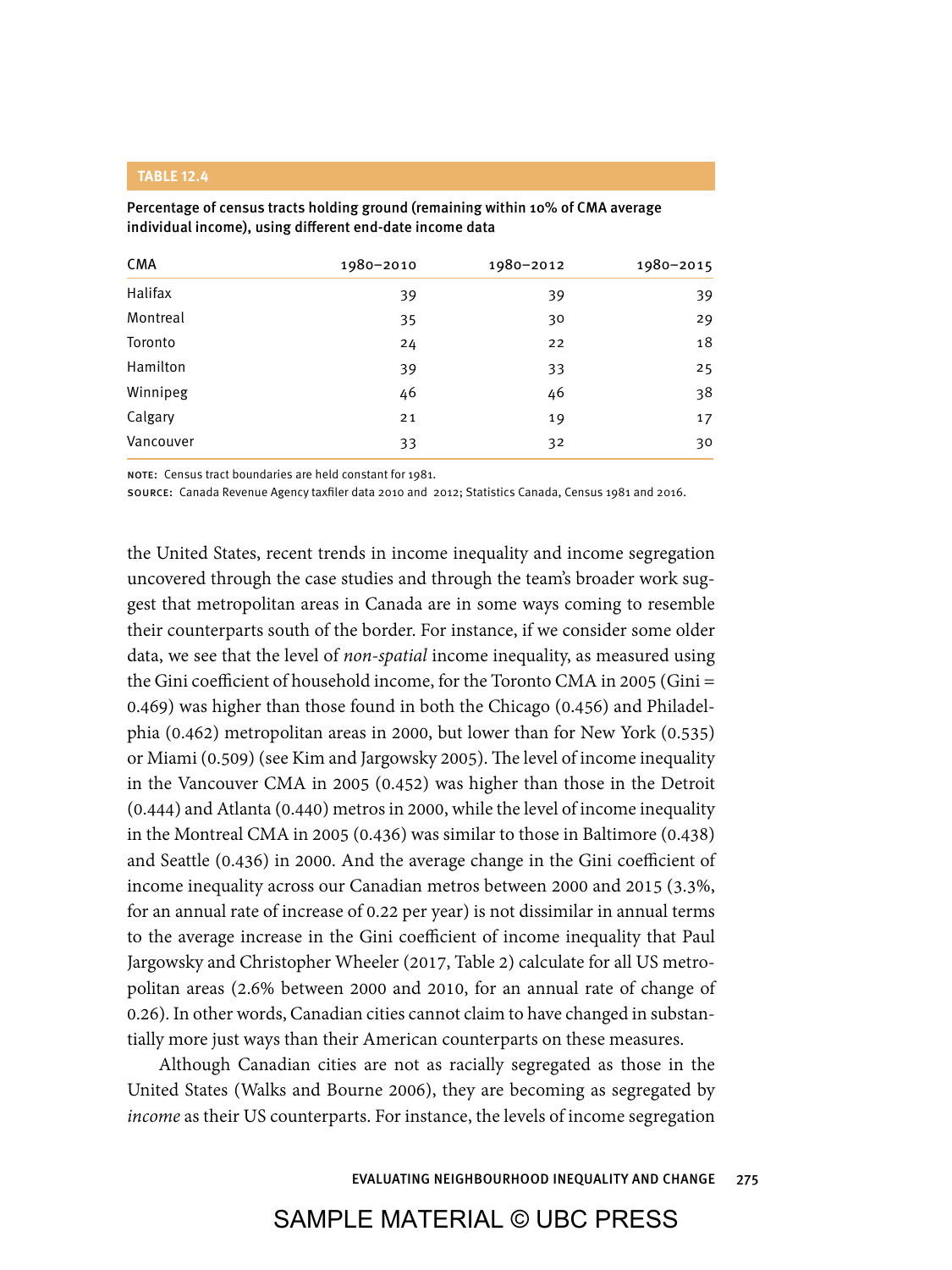among census tracts in the Toronto CMA, with *spatial* Ginis of 0.22 in 2005 and 0.23 in 2010, and in the Calgary CMA, with Ginis of 0.21 in both 2005 and 2010, were *higher* than the levels of income segregation uncovered in the second and third most income-segregated US metropolises in 2000: Los Angeles (0.19) and Philadelphia (0.18) (see Kim and Jargowsky 2005, Table 2), and not far from the most segregated US metro (0.25), the New York metropolitan area. Jargowsky and Wheeler (2017) calculate that US metropolitan areas saw income segregation, as measured by the spatial Gini coefficient, rise by 7.18% on average over the 2000 to 2010 period. If this rate of change is applied to Los Angeles and Philadelphia, their resulting Gini values, estimated at 0.204 and 0.193, respectively, are still lower than the recent values for either Toronto or Calgary. Using this same methodology, Montreal, Vancouver, and Winnipeg are all more segregated by income than either Atlanta or Boston, whether in the early 2000s or (using the average rate of change in the United States since 2000) after 2010. Whereas US cities have always experienced relatively high levels of income segregation, including during the early postwar period, in Canadian cities the rise in income segregation to these levels has largely occurred since 1990. The evidence suggests that income segregation is proceeding apace in Canada.

The Gini coefficient summarizes the level of income inequality or segregation in a single measure for the entire income distribution in a place, which means it cannot tell what is happening in a subset of the income distribution. US metros do have greater levels of concentrated *poverty* than most Canadian cities, and in some cases have witnessed more rapid declines in middle-income neighbourhoods. Using the same methodology as our study but for the City of Chicago, Lauren Nolan (2015) identified increasing levels of inequality and polarization, along with high levels of racial segregation. In Chicago, 46% of census tracts were middle-income in 1970, but that proportion decreased to 16% by 2010, a time when the City of Toronto had 30% middle-income tracts. Meanwhile, the City of Toronto and the Chicago metropolitan area were similar in their proportions of low- and very low-income tracts: 49% and 46%, respectively. While Canadian cities do not have ghettos (that is, neighbourhoods formed due to racial discrimination) like those found in the United States and the United Kingdom (Walks and Bourne 2006; Hiebert 2015), signs of a growing relationship between immigration status, visible minority status, and sociospatial income inequality in our largest and wealthiest cities are nonetheless disturbing to those who may have thought that Canada was different.

276 JILL L. GRANT, ALAN WALKS, AND HOWARD RAMOS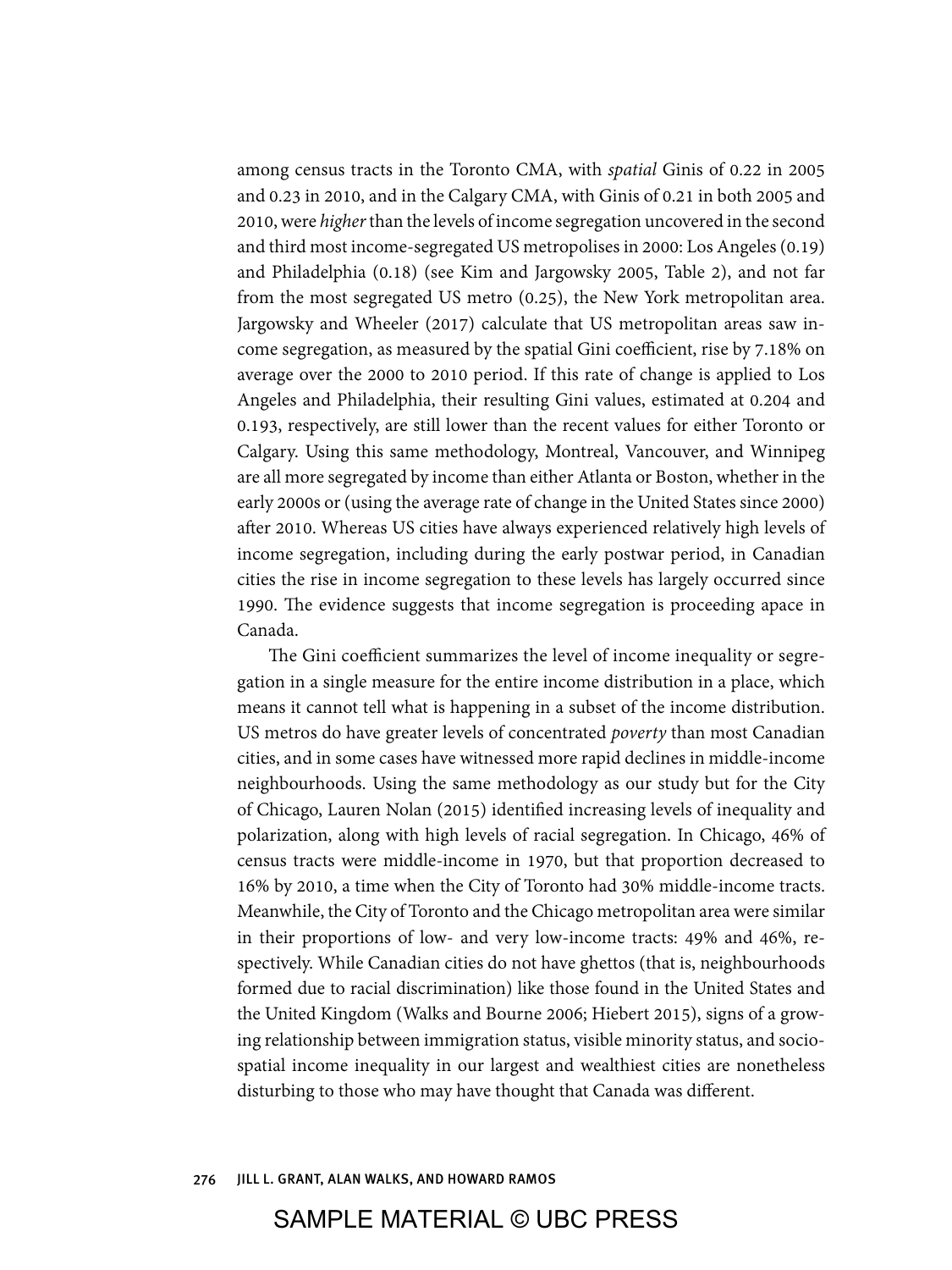### Learning from the Research

Neighbourhood change is not a uniform process in Canada, as the cities analyzed illustrate. Although we can identify general trends toward increasing concentrations at either end of the income spectrum, the way individuals and households are distributed in neighbourhoods within cities varies considerably. Particularly in the larger CMAs studied, neighbourhoods that are gaining ground differ from other kinds of neighbourhoods in important ways: they have remained "whiter," have fewer immigrants, have lower rates of unemployment and low income, have higher levels of educational attainment, and generally have more young adults and working-age residents. One trend evident in each of the case study cities is gentrification, which is reducing the availability of affordable housing in highly accessible locations. Meanwhile, patterns among neighbourhoods that are holding ground or losing ground are less consistent across CMAs. In some CMAs, neighbourhoods that are losing ground have more rental housing or much higher rates of immigration, for instance, but this is not the case in every CMA. Our results suggest that one reason that metropolitan areas in Canada are becoming more segregated by income is that wealthier and whiter populations are self-segregating into specific neighbourhoods, leaving the remaining neighbourhoods for everyone else.

In conducting a study of neighbourhood change in Canada, we have contributed to the international debate on how and why cities are transforming. What factors may be relevant in Canada? Economic restructuring, deindustrialization, weakening unions, lagging wages among the working classes, real estate speculation, and financialization all played roles in driving increasing inequalities, both socially and spatially. More specific processes related to Canadian cities included immigration, reduced financial transfers from upperlevel governments, and regressive changes to federal and provincial taxation systems. Among the city-specific factors affecting the rate and location of change were the development of the energy sector in Calgary, the flight of financial firms from Montreal to Toronto during separation referenda debates, the urbanization of Indigenous peoples in Winnipeg, aging in Halifax, extensive immigration to Toronto and Vancouver, and the increasing integration of Hamilton with Toronto. Planning and economic development policies have hastened change. All our cities have witnessed some level of gentrification and are showing signs of decline in their older postwar suburbs. While Canada's largest cities have many neighbourhood types, smaller cities have less diversity,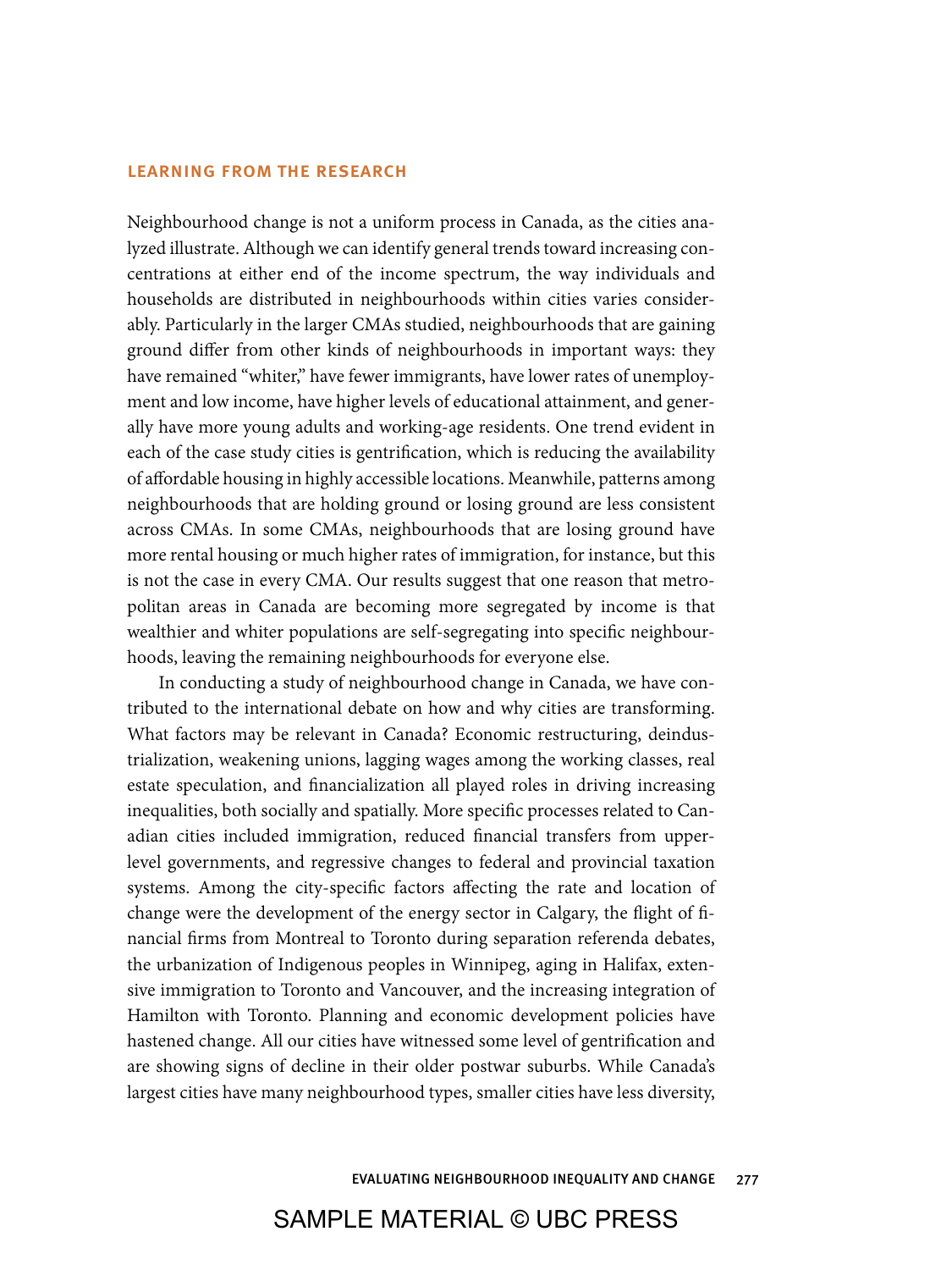either because of scale issues or because they have been less likely to attract immigrant communities.

Some types of change occurring in Canada clearly parallel international trends of the kind discussed in Chapter 1. For instance, inner-city areas with good transit access have gentrified in other cities in the West, illustrating the influence of public investments in driving spatial inequality (Slater 2017; Zuk et al. 2015). Financialization and the proliferation of real estate investment trusts have led to growing concentration of ownership and rising rents in the rental housing sector in many locations (Fields and Uffer 2014; Walks and August 2008). Visible and ethnic minorities are experiencing increasing inequality and segregation everywhere. Among the less common patterns featured in Canadian cities are the suburbanization of immigrant communities and the urbanization of Indigenous populations in western cities. While Canada has largely been spared the xenophobia associated with inequality and discrimination that troubles many parts of the world, the trends toward segregation are not promising.

Canadian cities are not characterized by increasing social justice – at least in income distribution – but rather increasing disparities between the lowestand highest-income neighbourhoods. Disparities reflect the simultaneous operation of several processes. Governments have failed to preserve social safety nets that ensure full participation and reasonable quality of life for all Canadians; moreover, regressive taxation policies adopted since the 1990s have weakened the economic position of Canada's poorest residents. Meanwhile, local governments have often overtly promoted transformation of central neighbourhoods to attract affluent residents and dilute or displace populations of lower-income residents. All our cities have witnessed some level of downtown gentrification and are showing signs of declining incomes in some of the older postwar suburbs. Social and demographic processes are producing smaller households with members of similar income levels. Market processes have reordered income profiles and are linked to the rapidly rising cost of housing, especially in the country's largest cities. Affordability issues are increasing everywhere, particularly in the inner cities that traditionally provided the best combination of access to jobs and services for lower-income households. In the context of worrisome economic trends and evidence that disadvantage is tightly aligned with visible minority and ethnicity status, the research reported in this book presents a stark warning for Canadian scholars, communities, and governments. Preventing further economic polarization and the social consequences that can accompany it will require a concerted policy response for decades to come.

278 JILL L. GRANT, ALAN WALKS, AND HOWARD RAMOS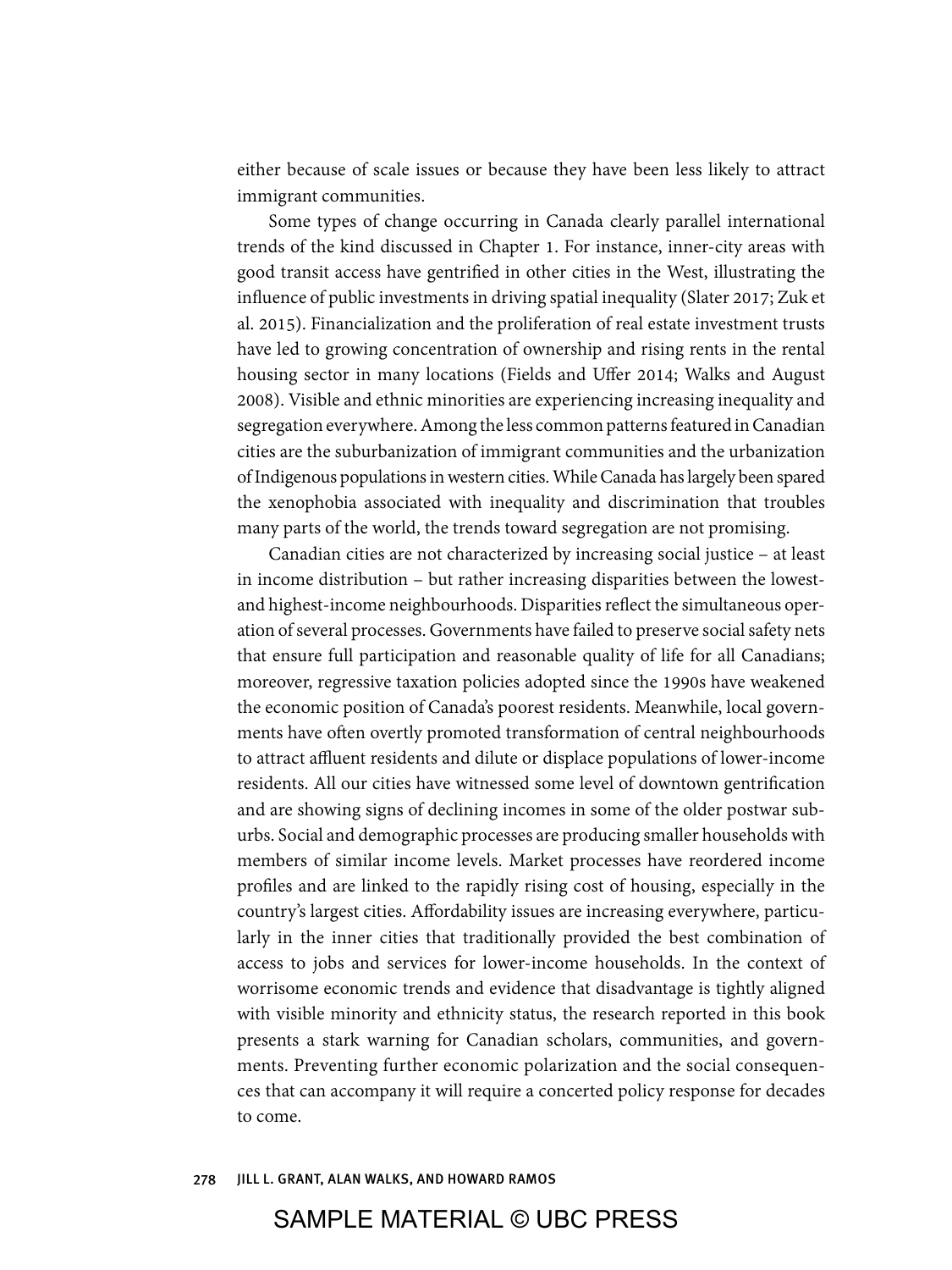Growing inequality undermines the prospect of creating just cities, wherein all Canadians can meet their basic needs and achieve their potential. Enabling the potential of those increasingly relegated to disadvantaged neighbourhoods requires that we find ways to foster greater social and economic justice across the city. Understanding the depth and breadth of the problem is an important step, but only political and social action can ensure that troubling trends do not worsen over time.

EVALUATING NEIGHBOURHOOD INEQUALITY AND CHANGE 279